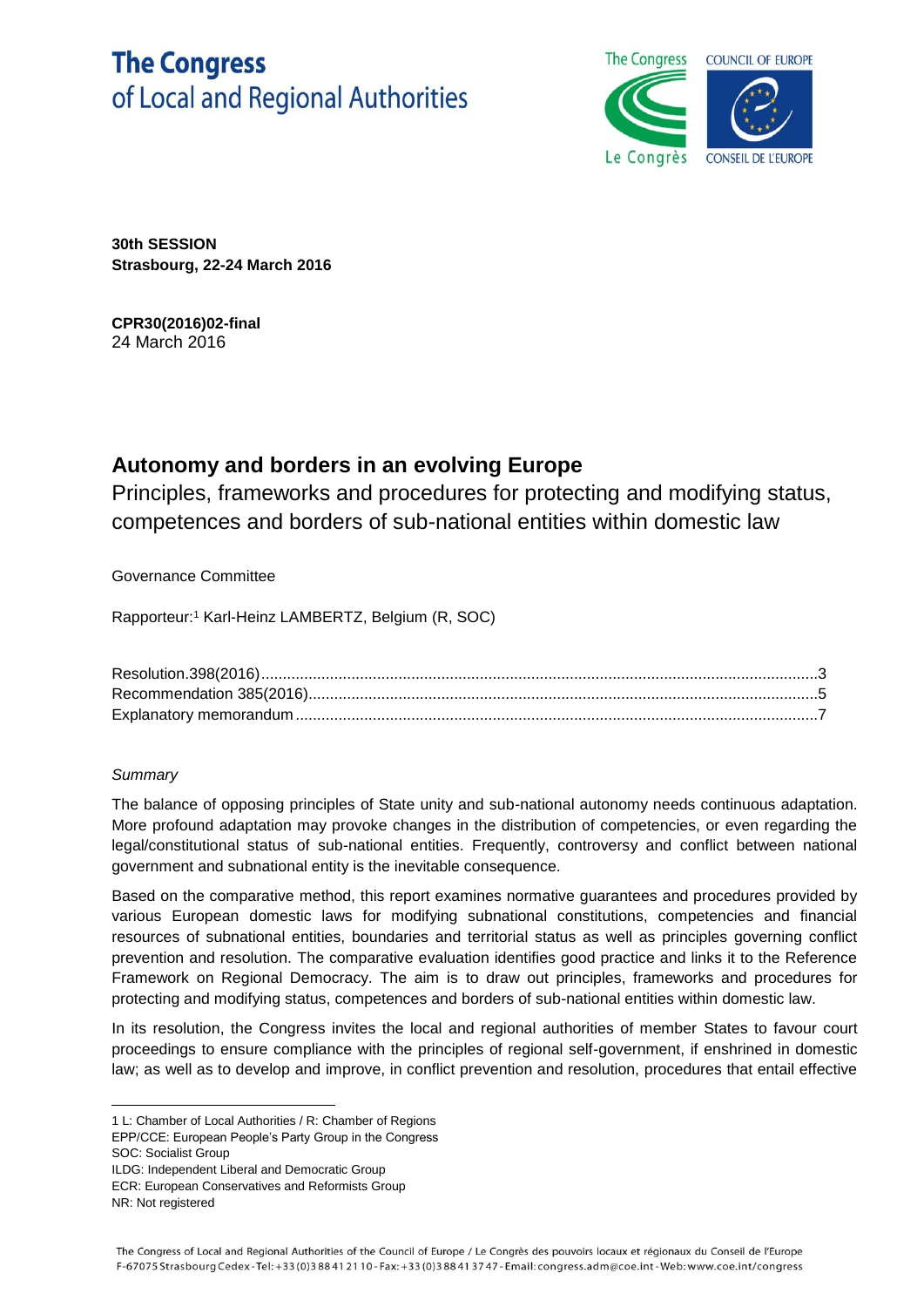and transparent dialogue with central government. It calls upon the member States of the Council of Europe to continue to reaffirm and promote peaceful and constitutional solutions to disputes about territory and to refrain from changing the boundaries and territorial status of subnational entities without prior consultation of the population.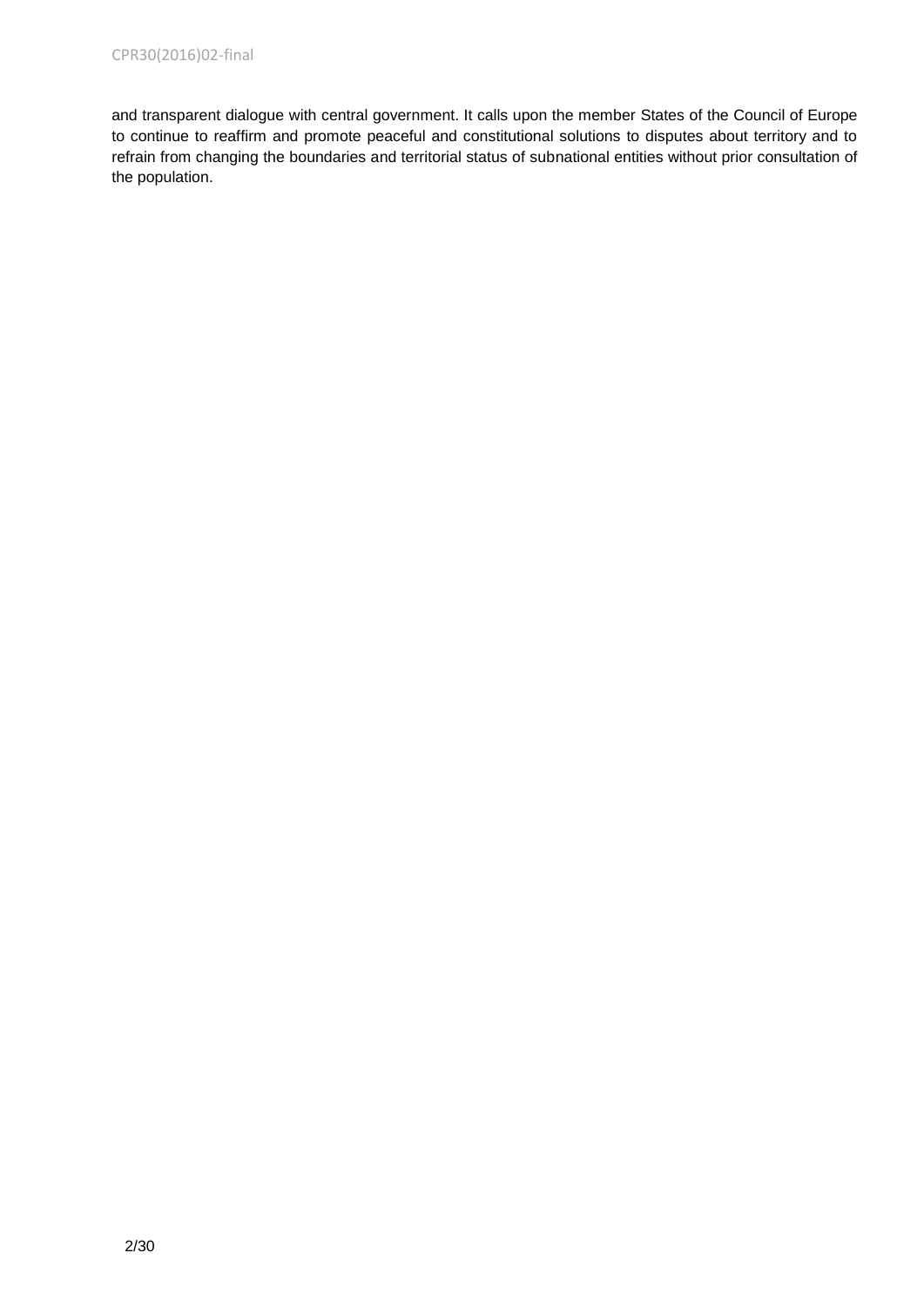#### **RESOLUTION 398(2016)<sup>2</sup>**

1

1. Throughout the history of Europe there have been constant changes to States' territorial boundaries. From the Second World War until the fall of the Berlin Wall, however, Europe experienced an unprecedented period of territorial stability.

2. Since 1989, the fall of the Berlin Wall and the disintegration of the Soviet bloc, Europe has resumed its "multiplication" of borders and the pace of change shows no sign of slowing. Borders continue to be redrawn, sometimes against the wishes of the populations concerned.

3. Respect for the rule of law, the national sovereignty of States and good neighbourly relations have been the basic principles underpinning all European intergovernmental cooperation since 1945. These principles are a prerequisite for any changes to boundaries and autonomy statutes sought by member States.

4. When territorial re-organisation proves to be necessary, the Council of Europe, which has substantially developed its standard-setting competences in the field of human rights and the rule of law, is well-placed to promote appropriate democratic methods as a means of resolving tensions between its increasingly diverse populations.

5. A pluralist democracy must not only respect the ethnic, cultural, linguistic and religious identity of individuals and groups but must also create appropriate conditions to allow them to express, preserve and develop those identities.

6. The procedures applicable to the modification of territorial boundaries and statutes of autonomy in member States must be part of a stable, recognised and legally established framework. Any changes must be made in a transparent manner, with due process and by means of a sustainable political dialogue between central government, the regional authorities and all parties concerned.

7. The Congress of Local and Regional Authorities, having regard to:

*a.* the preamble and Article 1 of the Statute of the Council of Europe;

*b.* the Council of Europe Reference Framework for Regional Democracy;

*c.* the Council of Europe Framework Convention for the Protection of National Minorities (ETS No.157) ;

*d.* the Vienna Declaration of the Heads of State and Government of Member States of the Council of Europe (1993) ;

*e.* Congress Recommendation 346 (2013) on regions and territories with special status in Europe;

*f.* Recommendation Rec (2004) 12 of the Committee of Ministers to Member States on the processes of reform of boundaries and/or structure of local and regional authorities;

*g.* Recommendation No. R (96) 2 of the Committee of Ministers to Member States on referendums and popular initiatives at local level.

8. Mindful that the relationship between regional authorities and central government must be based on the principle of mutual loyalty with all due respect for the unity, sovereignty and territorial integrity of the state.

9. Concerned at the disregard for international standards and the resort to undemocratic means for redrawing boundaries and changing the territorial organisation of member States.

10. Invites the local and regional authorities of member States of the Council of Europe to:

*a.* have recourse, where necessary, to judicial bodies to ensure compliance with the principles of regional self-government, if enshrined in domestic law;

*b.* ensure that any demand for internal secession or separation takes place within an institutional, if not constitutional, framework, and that the corresponding procedure entails the consultation of all the populations concerned;

*c.* develop and improve, in conflict prevention and resolution, procedures that entail effective, transparent and representative institutional dialogue with central government so as to ensure that the solutions envisaged are as legitimate as possible.

<sup>2</sup> Debated and approved by the Chamber of Regions on 23 March 2016 and adopted by the Congress on 24 March.2016, 3rd sitting (see document CPR30(2016)02-final, explanatory memorandum), rapporteur: Karl-Heinz LAMBERTZ, Belgium (R, SOC).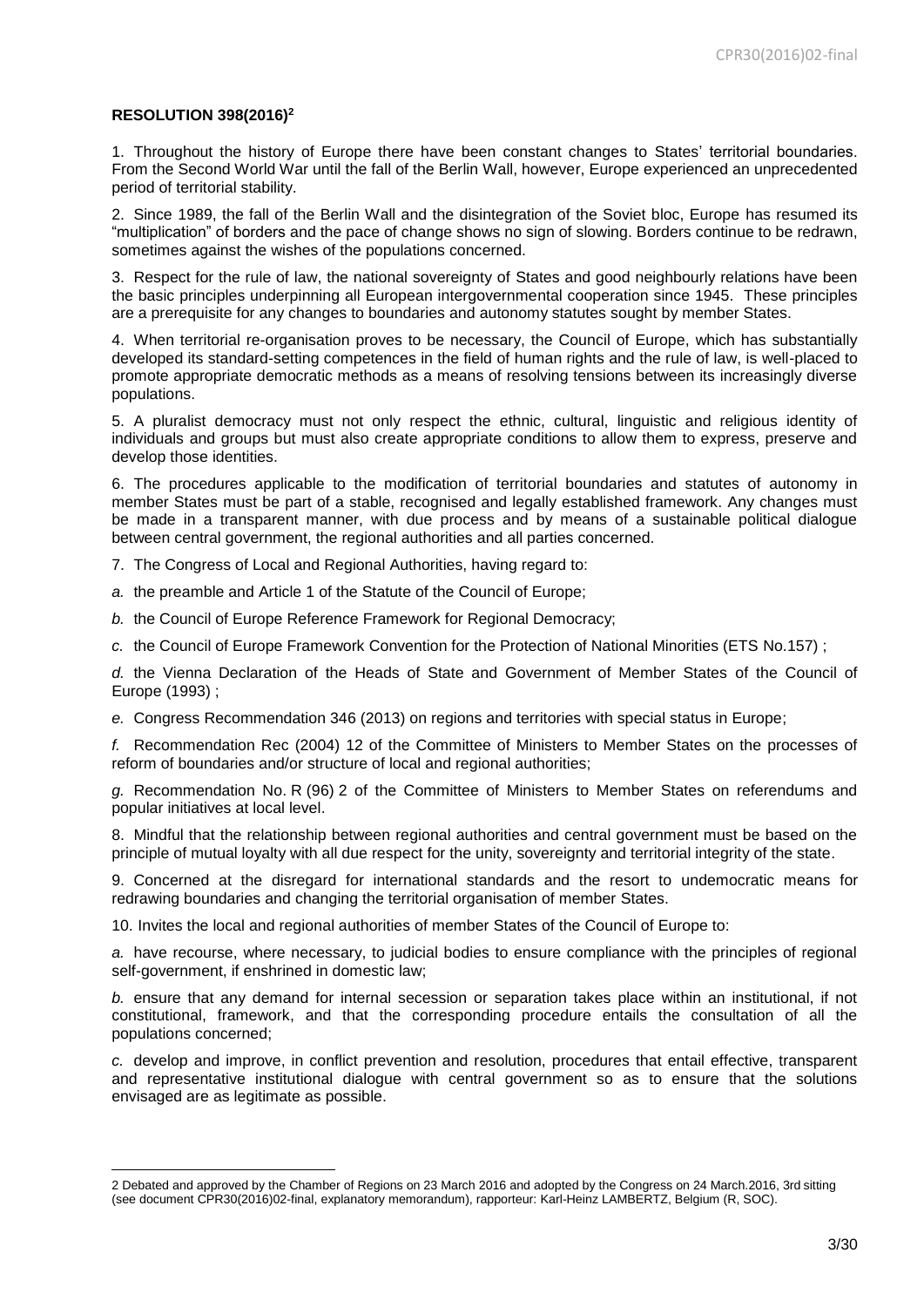11. Invites its Governance Committee to:

*a.* hold a high-level international conference on the theme "Autonomy and borders in an evolving Europe" in 2017;

*b.* further develop its work on the principles, frameworks and procedures for protecting and modifying the status, competences and borders of regional entities within domestic law;

*c.* continue the discussions on the potential of regional bodies and institutions for easing regional conflicts.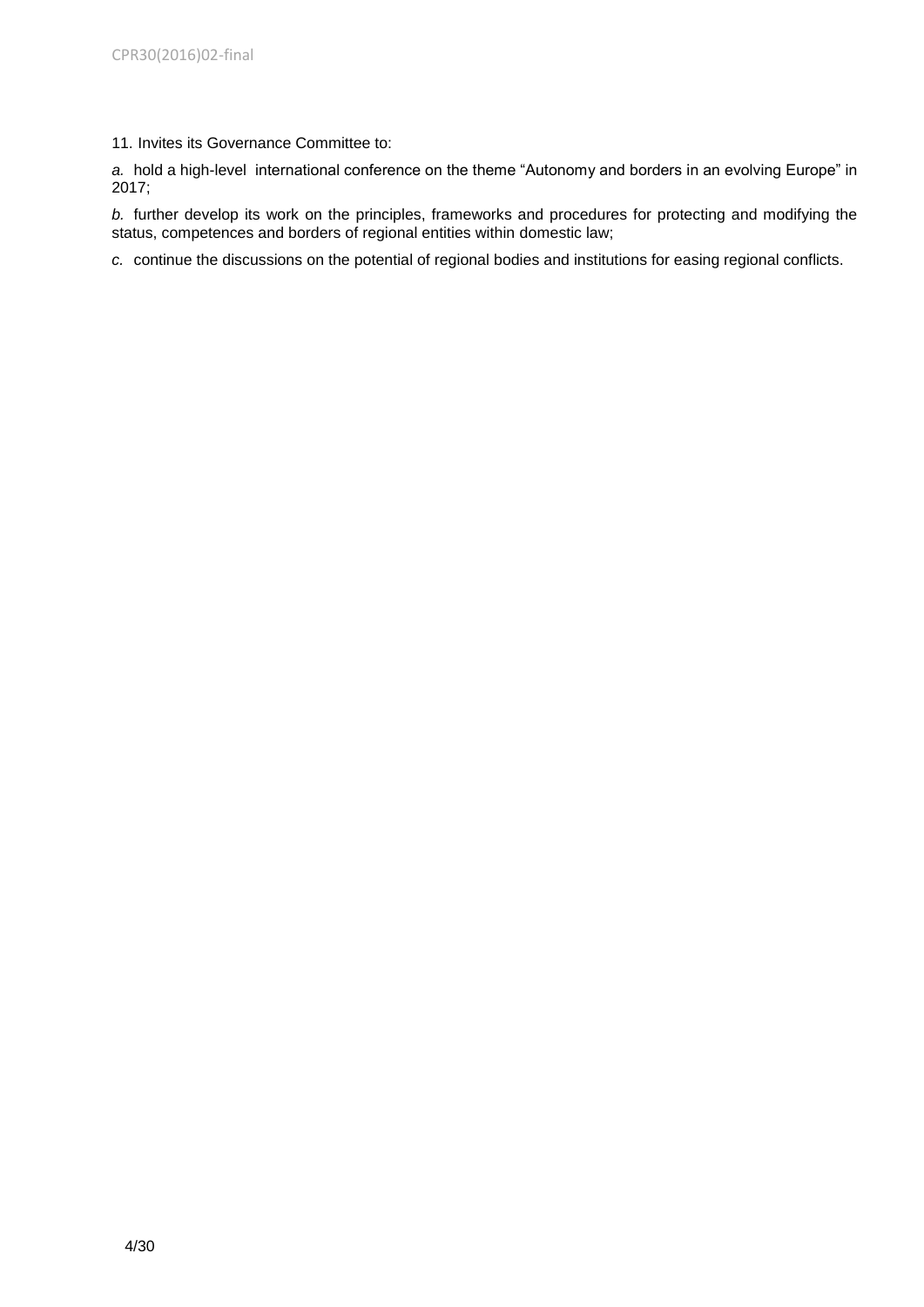#### **RECOMMENDATION 385(2016)<sup>3</sup>**

1. Changes of borders have been a recurring phenomenon in Europe throughout its history. Most such changes have occurred as a result of wars, whether through conquest or as a result of international conferences. From the Second World War until the fall of the Berlin Wall, however, Europe experienced an unprecedented period of territorial stability.

2. Since 1989, there have been substantial changes to the territorial organisation of Europe and the pace of change shows no sign of slowing. National and subnational boundaries continue to be redrawn, often with scant regard to the wishes if the populations concerned. Despite this year's celebrations of "70 years of peace in Europe", the threat of violent conflict in the European area threats of re-centralisation and financial cuts in the wake of the economic and financial crisis are endangering meaningful sub-national autonomous governance.

3. Respect for the rule of law, the territorial integrity and national sovereignty of States and good neighbourly relations are the basic principles underpinning all European intergovernmental co-operation. These principles are a prerequisite for any changes to boundaries and autonomy statutes that are sought by member States.

4. While the Council of Europe has made great progress in developing its normative and standard-setting power in the field of human rights and the rule of law, it has had less success in promoting democratic and participatory or inclusive methods of territorial reorganisation as a means of resolving tensions between its increasingly diverse populations.

5. A pluralist democracy should not only respect the ethnic, cultural, linguistic and religious identity of individuals and groups, but also create appropriate conditions enabling them to express, preserve and develop these identities;

6. The manner in which changes of status, competencies and boundaries can be introduced and negotiated needs to be entrenched in legal and constitutional guarantees. Any changes must be introduced transparently, with due process, free from unconstitutional and undemocratic pressures, through sustained political dialogue between central governments, subnational authorities and all those concerned.

7. The Congress therefore, bearing in mind:

*a.* the preamble and Article 1 of the Statute of the Council of Europe;

*b.* the Council of Europe Reference Framework for Regional Democracy;

*c.* the Vienna Declaration of the Heads of State and Government of the member States of the Council of Europe (1993);

*d*. Recommendation No. R (96) 2 of the Committee of Ministers to Members States on Referendums and popular initiatives.

8. Concerned at the increasing resort to violent, undemocratic and sometimes military means for redrawing boundaries and changing the territorial organisation of member States.

9. Calls upon the member States of the Council of Europe to:

*a*. continue to reaffirm and promote peaceful and constitutional solutions to disputes about territory;

*b*. ensure that any changes to the competencies and financial resources of sub-national entities are introduced following pre-established procedures and guarantees;

*c.* refrain from changing the boundaries and territorial status of sub-national entities without prior consultation of the population;

1

<sup>3</sup> See footnote 2.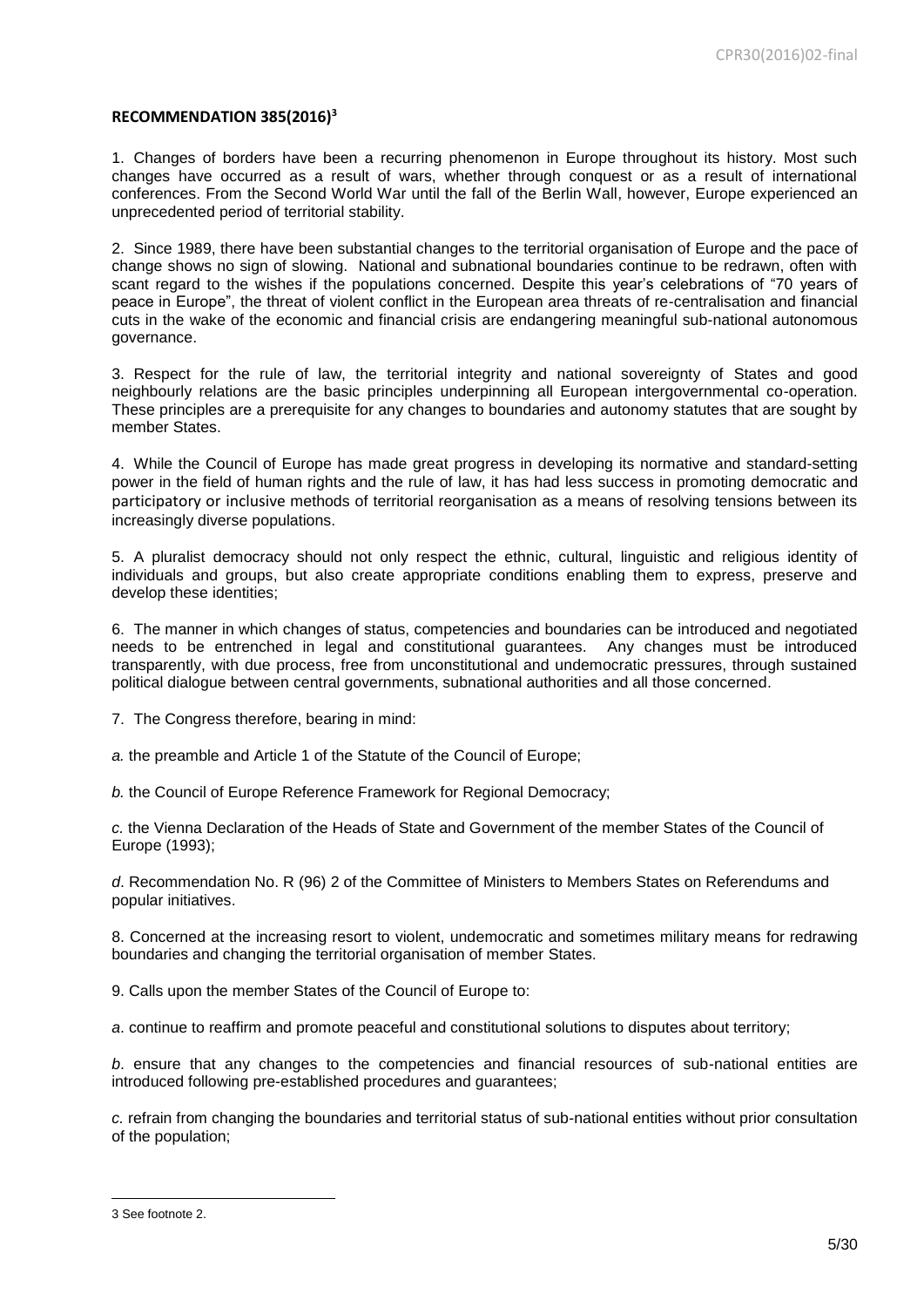*d*. encourage member States to ensure that regular procedures of dialogue between central governments and sub-national entities are fully developed, in order to maximise political accountability and avoid unnecessary recourse to judicial means to solve territorial disputes.

10. Calls on the Committee of Ministers to:

*a*. reaffirm its support for the principles of the Council of Europe Reference Framework for Regional Democracy, in particular the principle of mutual loyalty and equal dignity, and for other Council of Europe instruments relevant for providing guidance to member States on issues of sub-national autonomy;

*b*. encourage debate and discussion on these subjects within its midst, underlining its availability to participate in such discussions should this be considered appropriate;

*c.* continue to promote the peaceful settlement of such disputes among its members;

*d*. continue to support the work of the Venice Commission and the Congress in their work to promote appropriate legal and constitutional solutions for sub-national territorial issues.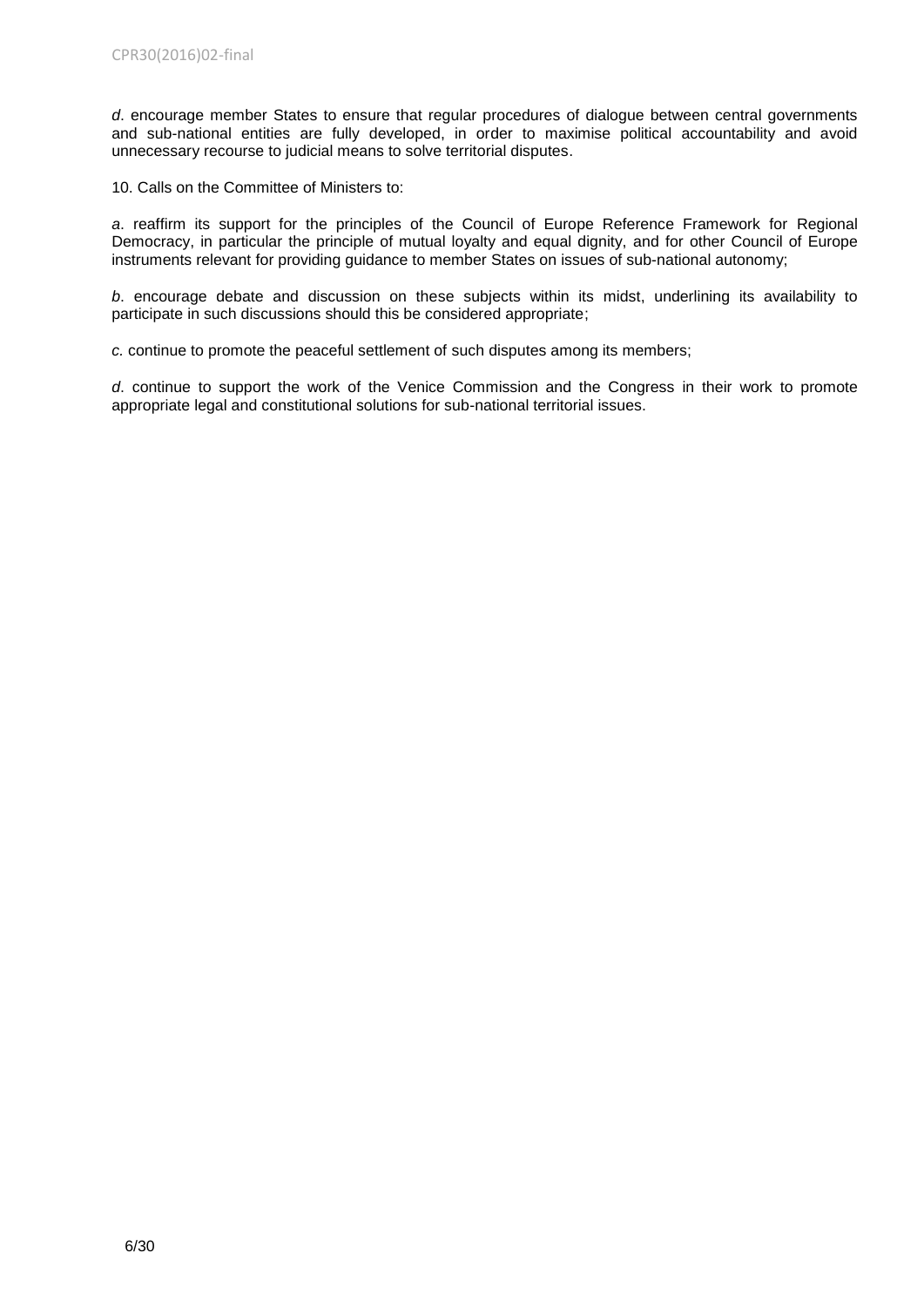# **EXPLANATORY MEMORANDUM<sup>4</sup>**

#### **Table of contents**

|    | B. Principles, frameworks and procedures for protecting and modifying status, competences and |  |
|----|-----------------------------------------------------------------------------------------------|--|
| 1. |                                                                                               |  |
| 2. |                                                                                               |  |
| 3. |                                                                                               |  |
| 5. |                                                                                               |  |
| 6. |                                                                                               |  |
| 7. |                                                                                               |  |
| 8. | Sub-national treaty-making power and participation in international organisations27           |  |
|    |                                                                                               |  |
|    |                                                                                               |  |

**<sup>.</sup>** 4 This explanatory memorandum was prepared by the Institute for Studies on Federalism and Regionalism of the European Academy of Bolzano/Bozen (EURAC): Francesco Palermo and Jens Woelk, members of the Group of Independent Experts on the European Charter of Local Self-Government, as well as Greta Klotz, Karl Kössler, Sara Parolari, and Martina Trettel.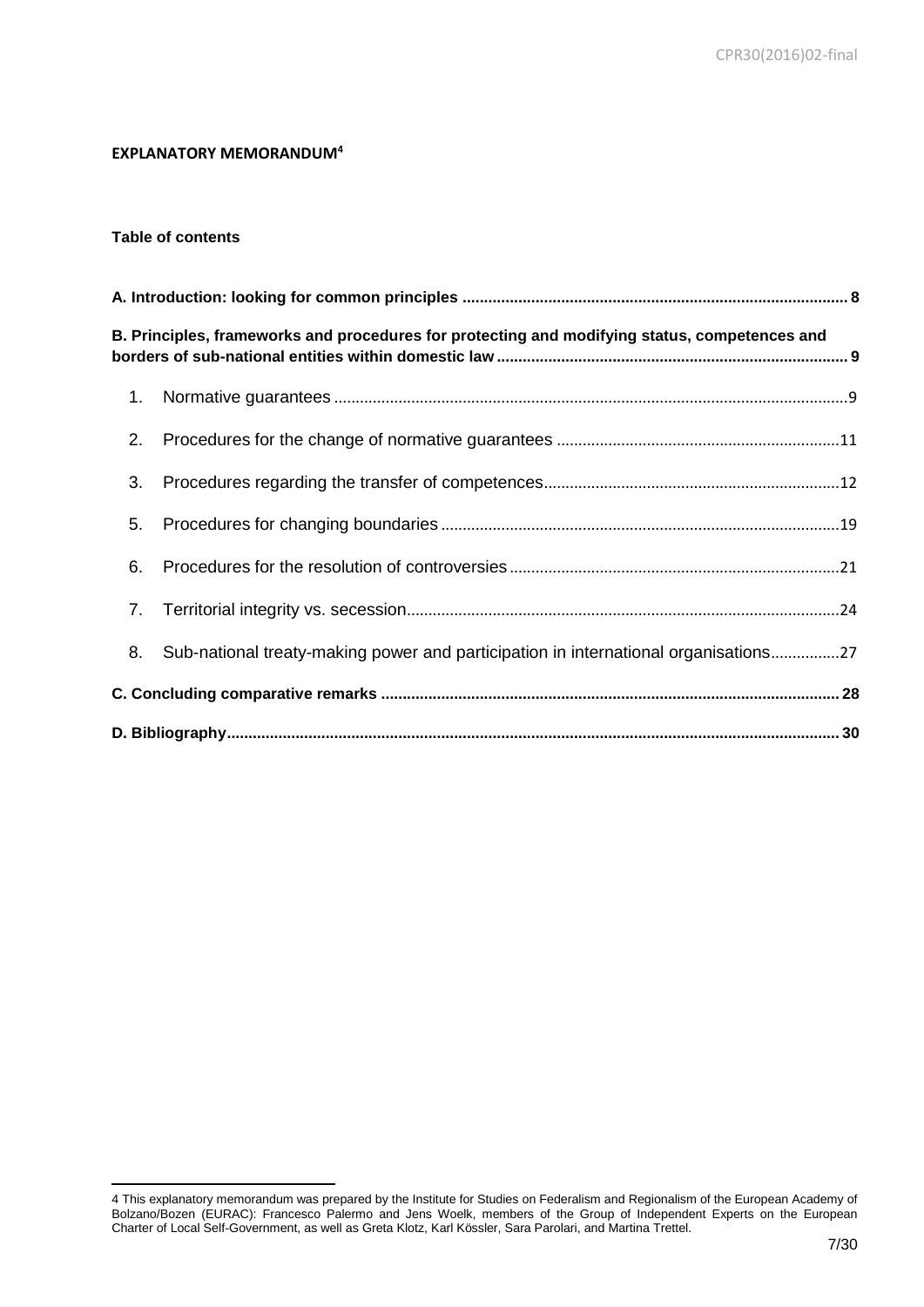# <span id="page-7-0"></span>**A. Introduction: looking for common principles**

1. The legal and territorial status of regional sub-national entities<sup>5</sup> within domestic law, especially of those with legislative power and constitutional autonomy, varies considerably between the Member States of the Council of Europe. Due to dynamic change, induced from outside (e.g. globalisation, financial and economic constraints, EU integration) or inside (regional parties, economic disparities), the balance of opposing principles of State unity and sub-national autonomy needs continuous adaptation.

2. More profound adaptation may provoke changes in the distribution of competencies or even regarding the legal/constitutional status of sub-national entities. Frequently, controversy and *conflict* between national government and sub-national entity is the inevitable consequence. It can be resolved either politically, in institutions, through formal or informal procedures, or by Courts.

3. In a number of States, there have been recent reforms, either granting more autonomy or re-centralising powers. Some have also affected the territorial design of the State (e.g. Regions in France) or of some entities (e.g. Vojvodina in Serbia). The movements for independence in Scotland and Catalonia are emblematic of the quest for territorial reconfiguration from the bottom-up.

4. Overall, a balance is required between guarantees of autonomy and legal certainty, on one hand, and the necessity of dynamic change for adaptation, on the other. The Committee of Ministers Recommendation Rec(2004)12 to Member States on the processes of reform of boundaries and/or structure of local and regional authorities already set out numerous pointers for setting up or reforming such entities, particularly the need for consultation between authorities.

5. The respect for the rule of law (in procedures and institutions) as well as dignity and mutual respect (as complementary principles) are necessary in all horizontal and vertical relations between levels of government. A general attitude in favour of compromise can only be created through – reciprocal – loyalty and solidarity (among the parts of a bigger whole) thus allowing for the necessary adaptation of balances requested as reaction to change of the situation within a State and of the external context. The Council of Europe's Reference Framework on Regional Democracy MCL-16(2009)11 (hereafter: Reference Framework) provides precious indications in this regard.<sup>6</sup> They are intended to serve "as a reference point for any government wishing to begin a process of regionalisation or reform of its local and regional structures, without placing its sources in any order of priority". The Reference Framework gathers important principles and "rules for living". Their specific combination within a given State set-up constitutes the essence of the principles of democracy and autonomy. However, these are tested when important change affects the territory, status or powers of sub-national entities.

6. Against this background, this study shall collect and compare legal information on how status, powers, resources and borders of sub-national entities can be changed according to domestic law of a number of selected Member States. Based on the comparative method, a set of research questions have been examined for a number of countries presenting different cases of sub-national entities. The selection of countries reflects the variety of patterns to be found in Europe, in particular regarding the symmetry or asymmetry of legal arrangements and the ways of resolving controversies. The comparative evaluation shall identify good practice and link it to the Reference Framework on Regional Democracy. The final objective is to provide comparative ground for policy recommendations in the Council of Europe-framework.

7. The countries selected for comparison are: Austria, Belgium, Bosnia and Herzegovina, France, Germany, Italy, Moldova, Nordic Autonomies, Serbia, Spain, Switzerland, Ukraine and United Kingdom. Already a brief comparative overview shows a high degree of differentiation between the institutional and territorial arrangements among the cases selected.

8. The federal systems of Austria, Germany, and Switzerland combine strong constituent units and a strong federal government, each entitled with powers delegated to it by the people through a constitution, and each empowered to deal directly with the citizens in the exercise of its legislative, administrative and taxing powers. In other federal countries such as Belgium and even more Bosnia and Herzegovina, the powers of the central government are comparatively less developed. Spain, Italy, and the United Kingdom are unitary States in form, meaning that the ultimate authority rests with the central government, but they incorporate

<sup>1</sup> 5 According to the functional definition in the Reference Framework on Regional Democracy, "*Regional* authorities are territorial authorities between the central government and local authorities." (emphasis ours). In this report, the distinct concept of "sub-national entities" or "units" is used as an umbrella term for cantons, Länder, (autonomous) regions, communities or provinces, or similar entities endowed with legislative powers.

<sup>6</sup> E.g. 1.4.3 - para.25: "The relationship between regional authorities and central government shall be based on the principle of mutual loyalty and equal dignity and shall entail respect for the unity, sovereignty and territorial integrity of the state".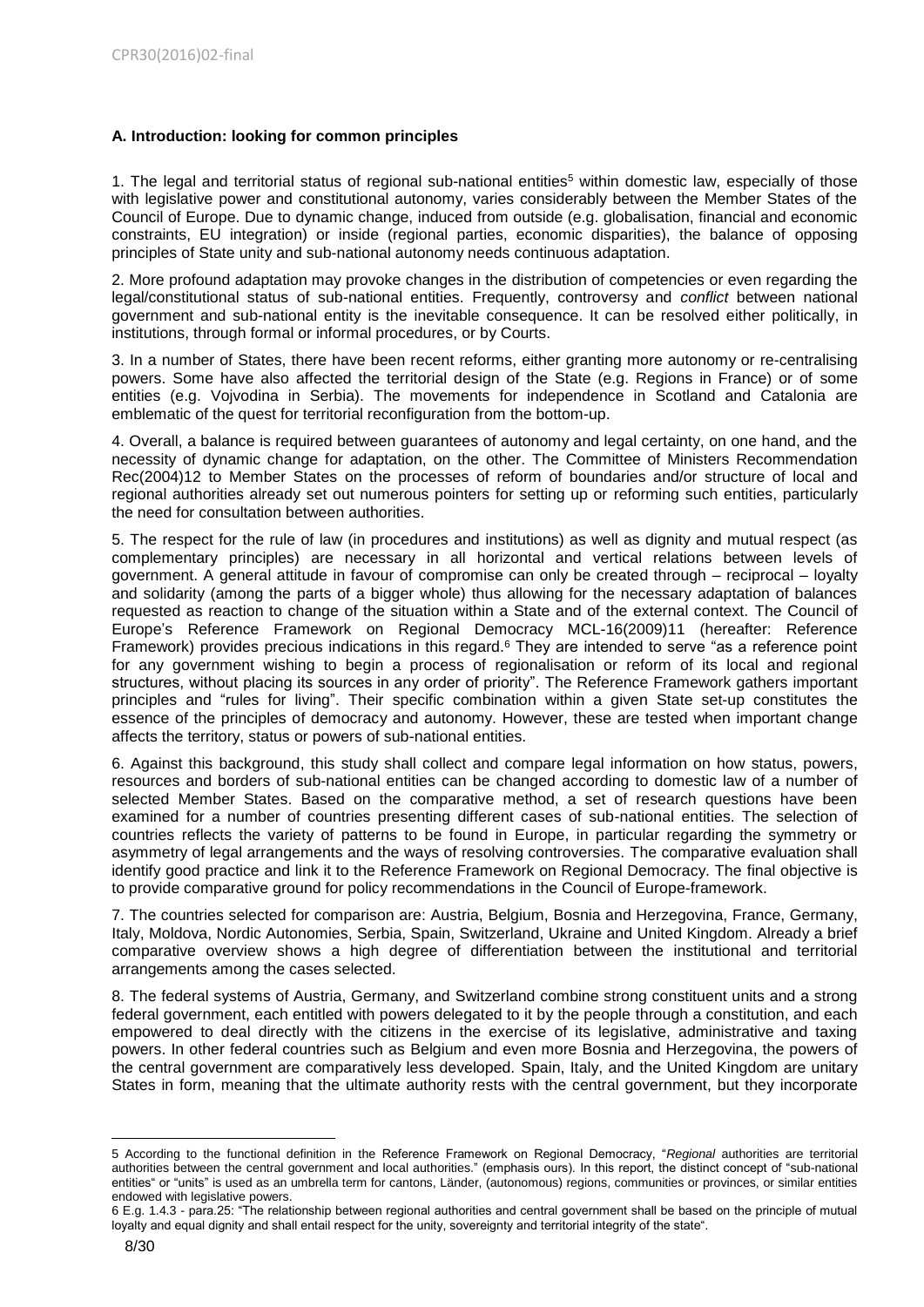constitutionally protected sub-national units vested with significant legislative, administrative and/or financial autonomy.

9. The Nordic autonomies*,* with the examples of the Faroer and Åland Islands and the territory of Greenland, are often referred to as examples for "federacies", i.e. a political arrangement in which a smaller unit is linked to a broader polity, but retains considerable autonomy. The smaller units have a minor role in the central government and the relationship with the central state can be dissolved by a mutual agreement. France, Moldova, Serbia and Ukraine present decentralization arrangements which can be interpreted as expression of a transition from a centralistic tradition towards an asymmetrical compound state: for France, reference here is in particular to Corsica and the recent regionalisation reforms, for Moldova to Gagauzia, and for Serbia to Vojvodina. The situation in Ukraine is in a flux as the country is currently in a process of constitutional reform including a re-definition of its system of territorial government (in which decentralisation and autonomy may play a greater role than before); 7 it is not further referred to in this study.

10. Focusing on a number of essential questions, which characterize the horizontal relations between subnational units and the vertical relations between sub-national units and the central government, the following issues have been selected in order to identify common trends and principles as well as to single out exceptional cases: Normative guarantees and procedures for modifying subnational constitutions or their functional equivalents of autonomy or regional statutes (A., B); Guarantees and procedures for modifying competencies and financial resources (C., D.); Guarantees and procedures for modifying boundaries and territorial status (E.); Conflict prevention and resolution (F.); Rules on possible *secession* of parts of the national territory (G.); International activities and relations of sub-national entities (H.). The main findings of the analysis will be summarized in brief Concluding Comparative Remarks (III.)

#### <span id="page-8-0"></span>**B. Principles, frameworks and procedures for protecting and modifying status, competences and borders of sub-national entities within domestic law**

# <span id="page-8-1"></span>**1. Normative guarantees**

**.** 

*On the constitutional recognition and/or protection of sub-national entities and on the legal position of the rules and procedures for their status, powers and borders in the domestic legal system.* 

11. Each territorially compound system of whatever nature is composed of two or more orders of government, operating within a framework consisting of the national constitution and, as is often the case, sub-national constitutions. According to principle 2 of the Reference Framework, "Where regional authorities exist, the principle of regional self-government shall be recognized in domestic legislation and/or by the constitution, as appropriate". The extent to which national constitutions recognize or regulate sub-national units varies greatly. As the latter entities are not (entirely) sovereign themselves, their own constitutional autonomy is, where it exists, limited to a greater or lesser extent by the national constitution. Normative guarantees may be included in various sources of domestic law and/or international law and they may vary considerably regarding their degree of protection.

12. It does not come as a surprise that the entrenchment of the status, boundaries and powers of subnational entities is in general particularly strong in classical federal systems. In Austria, Germany, and Switzerland, the formal entrenchment of the Länder and Cantons in constitutional law and a long history of federalism leads to considering them as (constituent) "States". Sub-national entities all enjoy a largely equal constitutional status, notwithstanding the six "half-cantons" (Art. 142(4) of the Swiss Constitution). In all three cases, this status is reflected in the power of these entities to adopt their own constitutions; in the German case these are even enforced by own Länder constitutional courts.

13. Significantly, this constitutional autonomy also encompasses the power of institutional and procedural self-organisation including such crucial issues as their electoral system, the legislative procedure, the relations between the sub-national legislature and executive or additional fundamental rights. This power has entailed considerable variation regarding some of the aforementioned issues. Yet, it is of course always limited by homogeneity clauses included in the respective national constitutions. In Germany, such a clause ensures the conformity of the sub-national constitutions with "the principles of Republican, democratic, and social government, based on the rule of law" and with the fundamental rights guaranteed by the Basic Law (Art. 28). In Switzerland, a similar provision safeguards the democratic character of the cantonal constitutions and, more generally, their compatibility with federal law (Art. 51), while in Austria the Länder constitutions are not allowed to "affect" the national constitution (Art. 99(1)). Similar to these classical federal States, normative guarantees regarding the two entities of Bosnia and Herzegovina, i.e. the Republika

<sup>7</sup> See Venice Commission preliminary opinion on proposed decentralisation in Ukraine, CDL-PN(2015)006.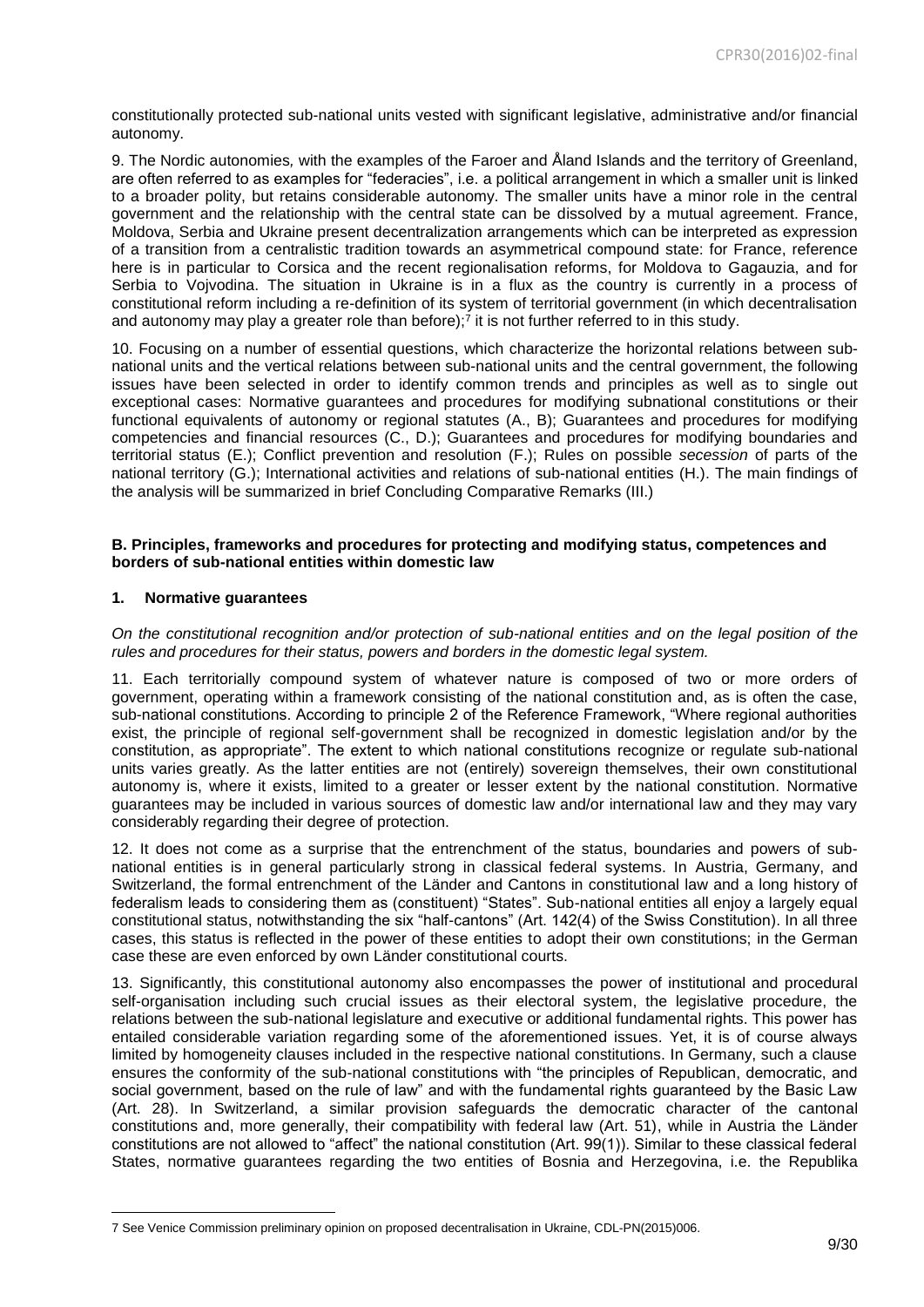Srpska and the Federation of Bosnia and Herzegovina, are included in both the State constitution and in the two fully-fledged sub-national constitutions.

14. Entrenchment of autonomy is in several other cases characterized by considerable deconstitutionalization, i.e. the relegation of a significant part of regulations regarding the powers of subnational entities to extra-constitutional sources of law. In relation to the autonomous communities of Spain and the special regions of Italy, the basic framework for the distribution of powers is laid down in the respective national constitution, while its specification is left to bilaterally negotiated autonomy statutes.<sup>8</sup> In the Spanish case, the constitution enumerates the exclusive jurisdictions of the state, but only offers in principle certain subject matters to the autonomous communities, which later needed to be determined like the boundaries individually in each single statute (Art. 147). Disagreement about sub-national competences at the time of the adoption of the national constitution in 1978 was the reason for this partial postponement and de-constitutionalisation of the distribution of powers. Asymmetry was, at least initially, its result.

15. Similar to Spain and Italy, the competences of Belgium's sub-national entities, i.e. the communities and regions, are not regulated exhaustively in the federal constitution. However, unlike in the first two cases, specification does not rely upon bilaterally negotiated statutes, but upon special laws adopted by the federal parliament. In both houses such laws require two-thirds majorities plus majorities within both the Dutch and French linguistic groups with a majority of the members of these groups being present (Art. 4(3) of the Constitution). As a result, the federal constitution effectively shares the "competence-competence" with this special legislation, guaranteeing a veto power to both groups of members of parliament, Dutch-speakers and French-speakers.

16. In Nordic countries as well as in Central and Eastern Europe, there are several cases of constitutionally protected autonomy of single sub-national entities within otherwise unitary and often highly centralized States. This contrasts starkly with the above-mentioned Western European cases of general decentralization. A special status of autonomy is entrenched, for instance, for Gagauzia (Art. 111 of the Moldovan Constitution), Vojvodina (Art. 182-183 of the Serbian Constitution) and Crimea (Art. 134-139 of the Ukrainian Constitution), even though the latter Autonomous Republic is no longer under Ukrainian control. In all these cases the scope and content of autonomy is further specified in sub-constitutional law. Regarding the Åland Islands, for instance, normative guarantees are partly included in constitutional law (Art. 120 of the Finnish constitution) and otherwise found in the Act on the Autonomy of the Åland Islands.

17. In still other cases, there is a complete lack of constitutional protection of sub-national entities. In the United Kingdom, for example, the devolution process initiated in 1998 is based, in default of a codified U.K. Constitution, exclusively on ordinary statutes approved by Westminster (Scotland Act, Government of Wales Act and Northern Ireland Act). Similarly, the status of Corsica within France lacks constitutional entrenchment. Some degree of autonomy was instead introduced by an ordinary law of 1982 (amended in 1991), which granted the island the status of a territorial collectivity (collectivité territoriale) and established the Corsican Assembly.

18. Apart from normative guarantees through domestic law, sub-national entities are in a number of cases additionally protected by international agreements providing an external foundation and/or guarantee for their autonomous status. Besides the Åland Settlement of 1921, also the autonomy of South Tyrol goes back to an international accord, i.e. the 1946 Gruber-De Gasperi Agreement between Austria and Italy. This agreement ensures that the infringement of essential elements of autonomy may be challenged in international forums, including the International Court of Justice. The constitution of Bosnia and Herzegovina, and thus the legal protection of its two entities, even forms itself part of an international agreement, as Annex IV to the Dayton Peace Agreement of 1995.

# **Conclusions**

**.** 

19. In conclusion, sub-national entities are commonly recognized and protected by entrenchment in the national constitution, albeit to a greater or lesser degree. Corsica within France and devolution in the United Kingdom are in this regard clear outliers. The normative guarantees provided by national constitutional law are supplemented by quite diverse other legal sources, ranging from fully-fledged sub-national constitutions (Germany, Austria, Switzerland as well as Bosnia and Herzegovina), bilaterally negotiated and centrally approved statutes (Spain and Italy) and special legislation requiring the consent of different linguistic groups (Belgium) to acts adopted by the national parliament with regard to single sub-national entities (Nordic countries and several countries in Central and Eastern Europe). In certain cases of autonomy being implemented as a tool of conflict management or minority-protection, domestic legal guarantees are also based on safeguards stemming from international law. The Åland Islands and South Tyrol as well as, more recently, Northern Ireland and Bosnia and Herzegovina are cases in point.

<sup>10/30</sup> 8 Any change to the competences of Italy's ordinary regions is subject to the normal procedure of constitutional amendment.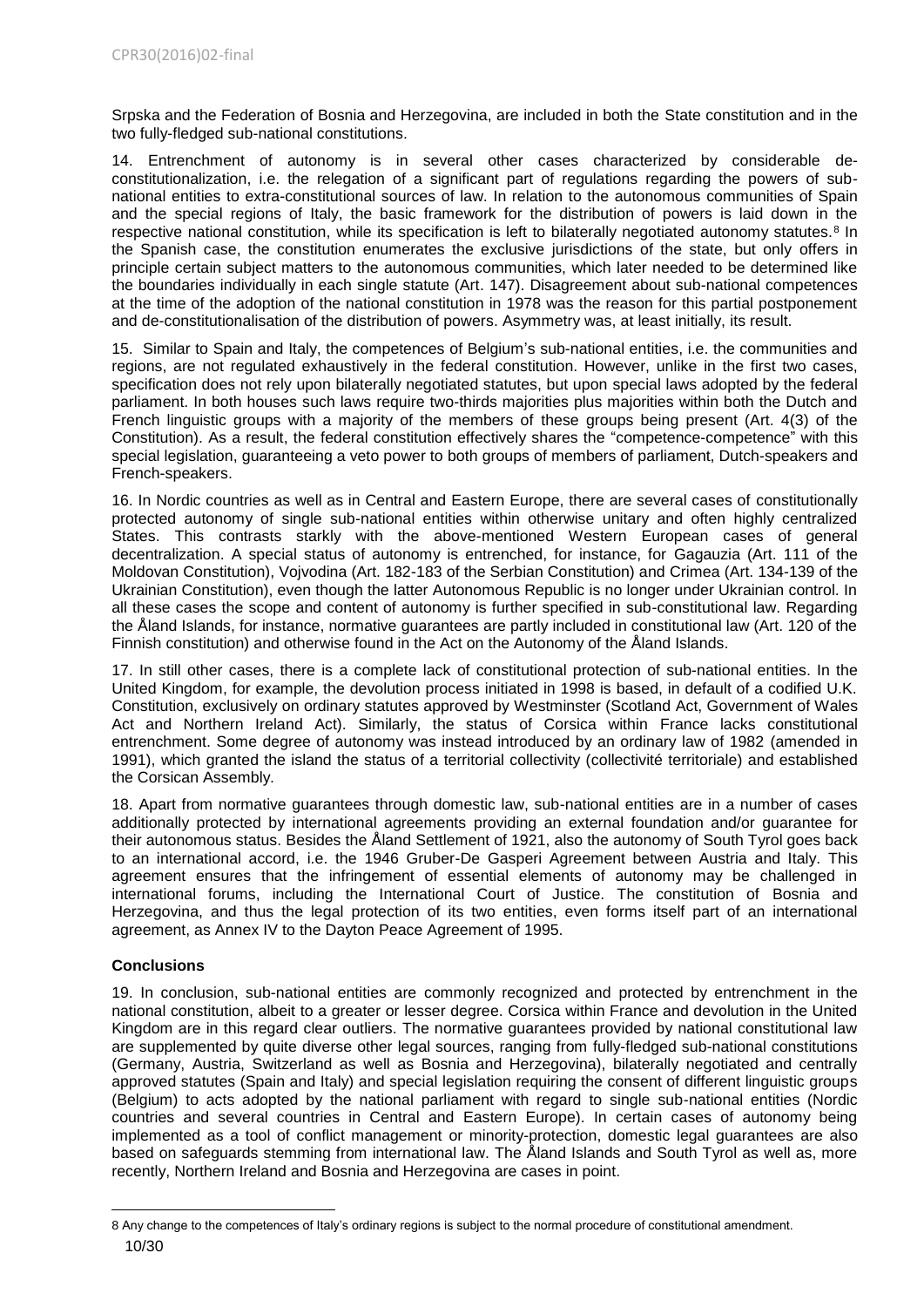20. Even if the autonomy of an entity is strongly entrenched, for example in a sub-national constitution, it always finds its limits in homogeneity clauses, which are enshrined in the national constitution for the sake of ensuring the legal coherence needed for the functioning of the whole system. A characteristic feature of (constitutional) autonomy of sub-national entities is its negotiated character, the form of which depends on the single historical and systemic situation of the cases examined. In federal countries formed by aggregation of previously sovereign entities, negotiation is the expression of the parity of members and at the very core of the federal compact. In other countries, where autonomy of sub-national entities is the result of a devolutionary process, the element of negotiation is reflected in the bilateral approach to elaborating autonomous statutes or in procedures of special legislation requiring inter-group collaboration.

#### <span id="page-10-0"></span>**2. Procedures for the change of normative guarantees**

*On the procedures for amendment of the constitutional and legal sources relevant to sub-national autonomy and the mode and degree for the participation of the sub-national entities therein.*

21. As demonstrated in the previous section, normative guarantees for sub-national entities may be included in a number of different legal sources. In order to protect these entities against unilateral, precipitous or illconsidered change, they are often involved in the amendment procedure of the source guaranteeing (elements of) their autonomy. Their participation may thereby range from mere consultation to approval or effective veto rights. As the entrenchment of autonomy is frequently based on the interplay between different legal sources, its effective long-term protection requires the involvement of sub-national entities in different amendment procedures.

22. In Germany and Switzerland, a strong role of the Länder and cantons is constitutionally guaranteed regarding both the national and subnational constitutions. In Switzerland, the cantons themselves individually determine the procedures for changing their constitutions and both total and partial revisions of the federal constitution require a double majority. This means that approval is needed from a majority of the people throughout the country as well as a majority of the people of a majority of the cantons (Art. 192-195 and 142 of the Constitution). In Germany, by contrast, the amendment procedure of the federal constitution does not foresee elements of direct democracy, but still ensures effective participation of the Länder. As a two-thirds majority is necessary not only in the Bundestag, but also in the Bundesrat (Art. 79(1-2) of the Basic Law), even a substantial minority of the Länder may veto a constitutional amendment. Moreover, "the division of the Federation into Länder" and "their participation on principle in the legislative process" may not be amended at all by virtue of the so-called eternity clause (Art. 79(3)).

23. Also in Austria, the principle of federalism itself belongs to a particularly protected constitutional core of fundamental principles. But by contrast with Germany, where any amendment affecting this core is prohibited, change to this core in Austria "merely" requires a special procedure including a positive countrywide referendum (Art. 44(3) of the Constitution). The Länder are only involved, albeit indirectly, in case of amendments restricting their competences because these require the approval of the Bundesrat (Art. 44(2)). However, unlike the German institution with the same name, the Austrian second chamber, composed by representatives elected by the respective sub-national parliaments, functions much more along political party lines and is thus ill-equipped to safeguard the interests of the Länder. Even though the Länder legislatures are responsible for amending their own constitution, the specific amendment procedure is determined by Art. 99 (2) of the federal constitution.

24. By contrast with Switzerland, it therefore does not fall within the scope of sub-national constitutionalism. What Belgium has in common with Austria, is the lack of formal involvement of the sub-national entities in the amendment of the federal constitution. This tedious process rests entirely with the Belgian parliament and thus depends in practice on the collaboration of members of the Dutch and French linguistic groups (Art. 195 of the Constitution). All changes regarding crucial issues for the Belgian sub-national entities, among them boundaries and powers, may only be effected via the above-mentioned special legislation procedure and thus require majorities within the Dutch and French linguistic groups in both houses giving them effective veto power.

25. Quite evidently, the autonomous communities of Spain and the special regions of Italy, whose autonomy is to a large extent regulated by an interplay between the national constitution and the autonomy statutes, have a vital interest in being involved in both amendment procedures. However, sub-national entities are not involved, neither directly nor indirectly through an effective second chamber, in changes to the respective national constitution. The opposite is true for a *change of the statutes*. In this regard, all Spanish autonomous communities play, irrespective of certain procedural variations established in each statute, a key role in the bilaterally negotiated amendment process. At the end of this process, the amended statute always requires the approval of the Spanish parliament as an organic law (Art. 147(3) of the Constitution), like the original statute.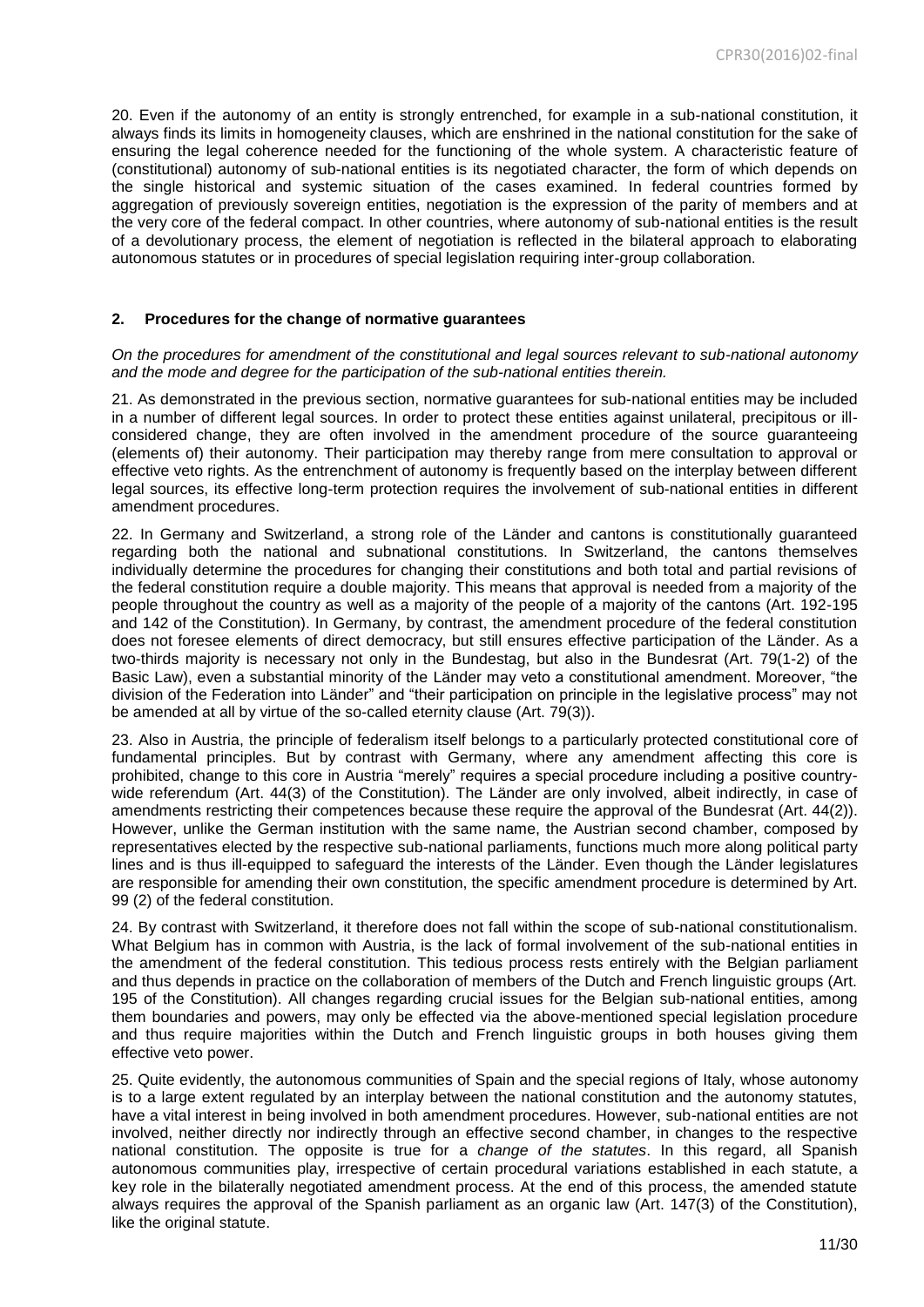26. Only for the few autonomous communities established by a special procedure, i.e. Catalonia, the Basque Country, Galicia and Andalusia, the national constitution foresees a mandatory referendum (Art. 152(2)). Whereas the statutes of Italy's ordinary regions are amended by a regional law following a special procedure, changing those of the special regions requires a bilateral process and final approval by the national parliament, similar to the procedure in Spain, albeit in this case as a constitutional law.

27. Where autonomy is granted in an asymmetrical manner only to single sub-national units, amendments usually require the consent of the entity concerned. A case in point are the Åland Islands, whose special status may only be changed, as far as it is regulated in the Act on Autonomy, by concurrent action of the Finnish parliament and the Åland legislature (Art. 75 of the Finnish Constitution in conjunction with Sec. 69 of the Act on Autonomy).

28. By contrast with all above-mentioned cases the special status of Corsica within France as well as of Scotland, Wales and Northern Ireland within the United Kingdom is only guaranteed by sub-constitutional law making the amendment procedures of these legal sources crucially important.

29. As far as U.K. devolution is concerned, the Westminster parliament retains its supremacy in conformity with the principle of parliamentary sovereignty and may therefore amend the devolution acts, as has happened several times already, or even repeal them. The latter option is, however, rather a legal than a political possibility. It remains controversial whether changes of the devolution acts require, without a formal obligation, approval by a referendum. Although the original acts of 1998 have been based upon referendums in all three cases, the recent adoption of the Scotland Act 2012 did not involve direct popular consent.

# **Conclusions**

30. From a comparative perspective, a close interrelation exists between the normative guarantees for autonomy of sub-national entities in national or federal constitutions and the procedures for protecting it against unilateral change. In classical federations, sub-national units are authorized to amend their own constitutions within the limits of federal homogeneity clauses and they participate, in most cases, in amendments of the federal constitution. In Switzerland, this involvement is directly based on the will of the (cantonal) population as expressed in a referendum and indirect in Germany, through approval by the Bundesrat. In these cases, an amendment may only be blocked by collective action of sub-national entities, as none of the Länder or cantons has an individual veto.

31. The dynamics are therefore different in the cases of Spain and Italy. On the one hand, the autonomous communities and special regions are not involved in changing the national constitutions. On the other hand, they are, at least to some degree, compensated by a strong role in the bilateral processes of amending their autonomy statutes. Still closer to the lower end of the spectrum of sub-national participation is the United Kingdom, which does not grant the devolved entities any formal role. The thesis of "necessary popular consent" through a referendum remains highly disputed and does not seem to be supported by coherent practice.

32. Indeed, from a comparative point of view, referendums play a role in some cases, but are on the whole of rather minor importance. This holds true notwithstanding the necessary approval of national constitutional amendments by majorities in a majority of the Swiss cantons and the mandatory referendums on statute reforms in four autonomous communities of Spain. As most countries refrain from requiring direct popular consent, it cannot be considered *as a* general element of constitutional change affecting sub-national autonomy.

# <span id="page-11-0"></span>**3. Procedures regarding the transfer of competences**

# *On the transfer of competences from the centre to the periphery and vice-versa: procedures and criteria.*

33. According to the Reference Framework (para. 4): "Regional competences shall be defined by the constitution, the statutes of the region or by national law. Regional authorities shall, within the limits of the law and/or the constitution, have full discretion to exercise their initiative with regard to any matter, which is not excluded from their competence nor assigned to any other authority. Regulation or limitations of regional competences shall be based on the constitution and/or law".

34. Normally the distribution of powers between the levels of government is set out in the constitution, and in most compound States the distribution of powers is based on two connected principles: 1) the principle of enumeration of legislative powers and 2) the residual clause. The former means that legislative powers of the federation/central State (or the sub-national entities) are only those expressly listed in the constitution. According to the residual clause, in most federal systems, all legislative (but, in principle, also related administrative and, in some cases, judicial) powers that are not explicitly reserved to the federal/national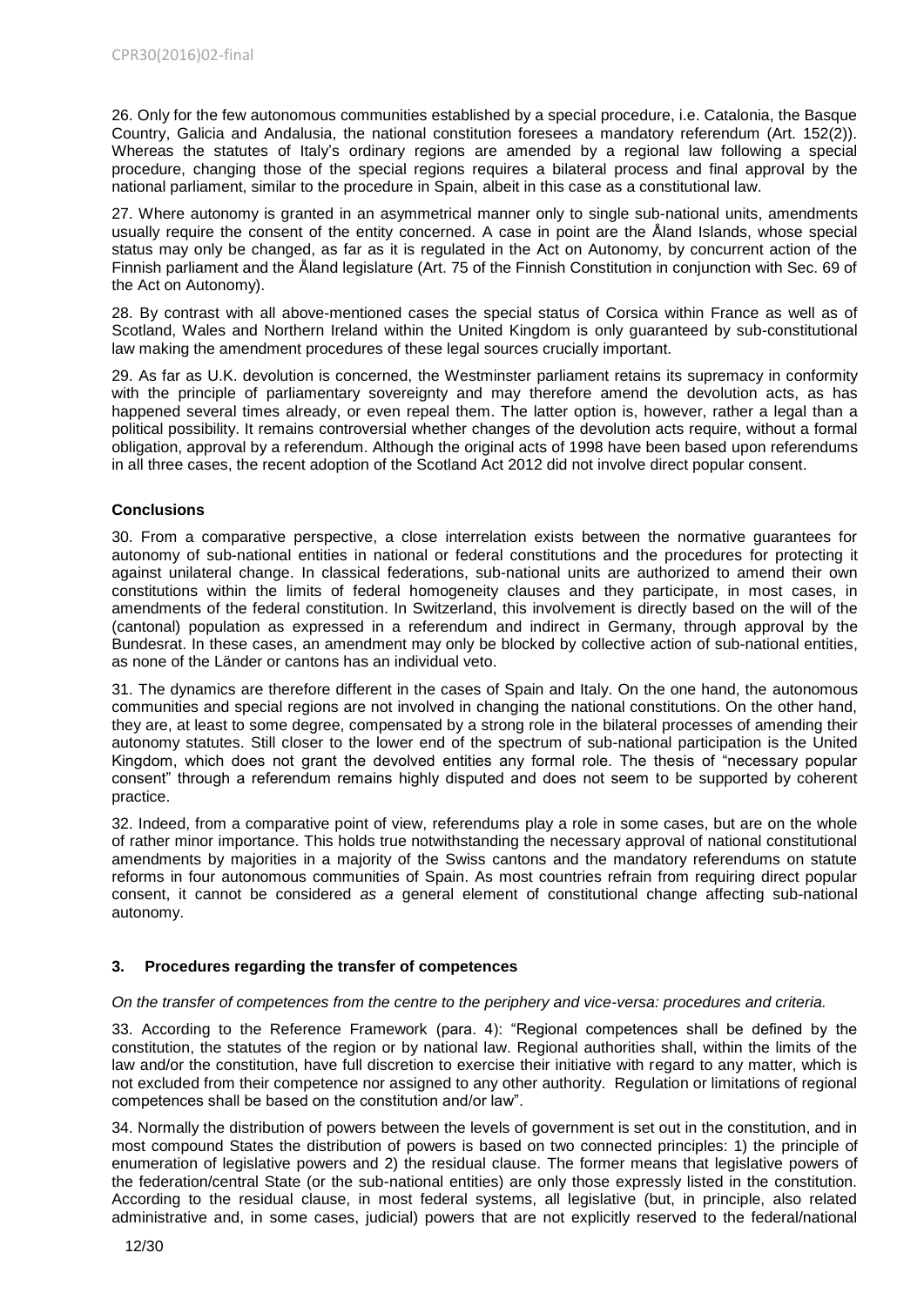level are vested with the sub-national units. To this extent, the Swiss constitution explicitly States that the Confederation can only exercise the powers which are explicitly enumerated in the constitution itself (art. 42), thus leaving residual powers to the cantons. By consequence, a newly emerging power or subject matter is automatically assigned to the cantons.

35. The Confederation undertakes all tasks that the cantons are unable to perform or which require uniform regulation at federal level (art. 43a); this specific clause incorporates and complements the more general subsidiarity clause (art. 5a). Besides the residual clause, some important cantonal powers are listed, such as education (art. 62), relation between church and state (art. 72), protection of natural and cultural heritage of the Cantons (art. 78). The Swiss constitution foresees that any change to the existing division of powers requires a constitutional amendment, i.e. to be accepted by the majority of the cantons and the population.

36. In Italy, the Constitution lists legislative exclusive competences of the State, shared competences between the State and the regions, and attributes the residual competence to the regions (article 117); any amendment and therefore any new transfer of competences from centre to periphery or vice-versa can be achieved by means of a constitutional reform. The same goes for Austria, where the transfer of competences can only happen with a reform of the Constitution. Federal legislation is, as a rule, executed by the Länder on behalf of the federal government (so-called "indirect federal administration", Art. 102.1 Constitution). Article 102.2 of the Constitution contains a long list of federal competences that could be directly executed by the federation if it so chose; however, in these matters executive power may also be delegated to the Governors of the Länder (Art. 102.3 Constitution). Actually this is the most common option; for competences other than those listed in Art. 102.2 B-VG, the approval of the Länder would be required were the federation to execute them directly.

37. Within the system of "indirect federal administration", the Länder governors are principally responsible for execution. In this very special context only, they are subject to federal instructions. The division of powers laid down in the Constitution can however be derogated when public authorities act by means of private rather than public law (Art. 17 Constitution).

38. Additionally, in some compound States concurrent/shared competences are foreseen in the constitutions. These are subject matters in which the legislative powers are *shared* between the state and the subnational units. There are different methods of sharing competences. In Germany, the Basic Law distinguishes four types of legislative powers: (a) exclusive powers of the Federation (listed in article 73); (b) framework legislation permitting the federal legislator to set a frame of principles which the Länder could fill in with their legislation on details (article 75 – abolished in 2006); (c) concurrent powers (articles 72 and 74); and (d) exclusive legislative powers of the Länder; all residual powers, such as in particular cultural and educational matters, the organization of their administration and of local government as well as police and public order, are vested with the Länder (article 70 GG).

39. In the past, the Federation has expanded its legislative powers by the extensive use of the so-called "concurrent powers" (Art. 72 GG), in the name of unitary requirements, thus emptying the sphere of differentiated Länder legislation. The concurrent powers are exercised either by the Länder or by the Federation; the latter has to justify their exercise, in particular on the basis of the need for a regulation covering the whole federal territory. This was not too difficult, although the Länder participated in the legislative process via the Bundesrat. The Federal Constitutional Court (BVerfG) had declined its competence to judge, considering such controversies as political questions. Thus, the Federation could, in practice, bind a major part of the Länder legislation very efficiently, by means of adopting federal law, which takes precedence over the law of the Länder, and it has increasingly done so. The evolution towards a federal system with strong unitary tendencies reflected a general expectation of German citizens corresponding to the logic of the welfare-state (in line with the constitutional principle of the "social state" in article 20 Basic Law) and creating an overriding imperative of homogeneity of living conditions throughout the entire federal territory.

40. Considering the increased disparities in economic and social terms after re-unification, the Länder had used the minimal constitutional amendments of 1994 in an attempt to contain this centralising mechanism, mainly by imposing different preconditions for federal legislation and by obliging the Federal Constitutional Court to deal with disputes arising from the use of these powers: article 93.1 no 2a GG now expressly comprises the obligation of the BVerfG to monitor the exercise of the concurrent powers in case of claims stating the non-existence of the preconditions for federal legislation. This amendment stands for a tendency to underline the importance of (more) competition in the future development of German federalism.

41. In the following years, limits to the exercise of concurrent and framework legislative powers by the Federation were confirmed in a series of judgments in favour of the Länder in which, according to the new formula in article 72.2 Basic Law, federal intervention has been declared unconstitutional. In addition to the "concurrent" legislative power, the federal framework legislation – abolished with the federalism reform 2006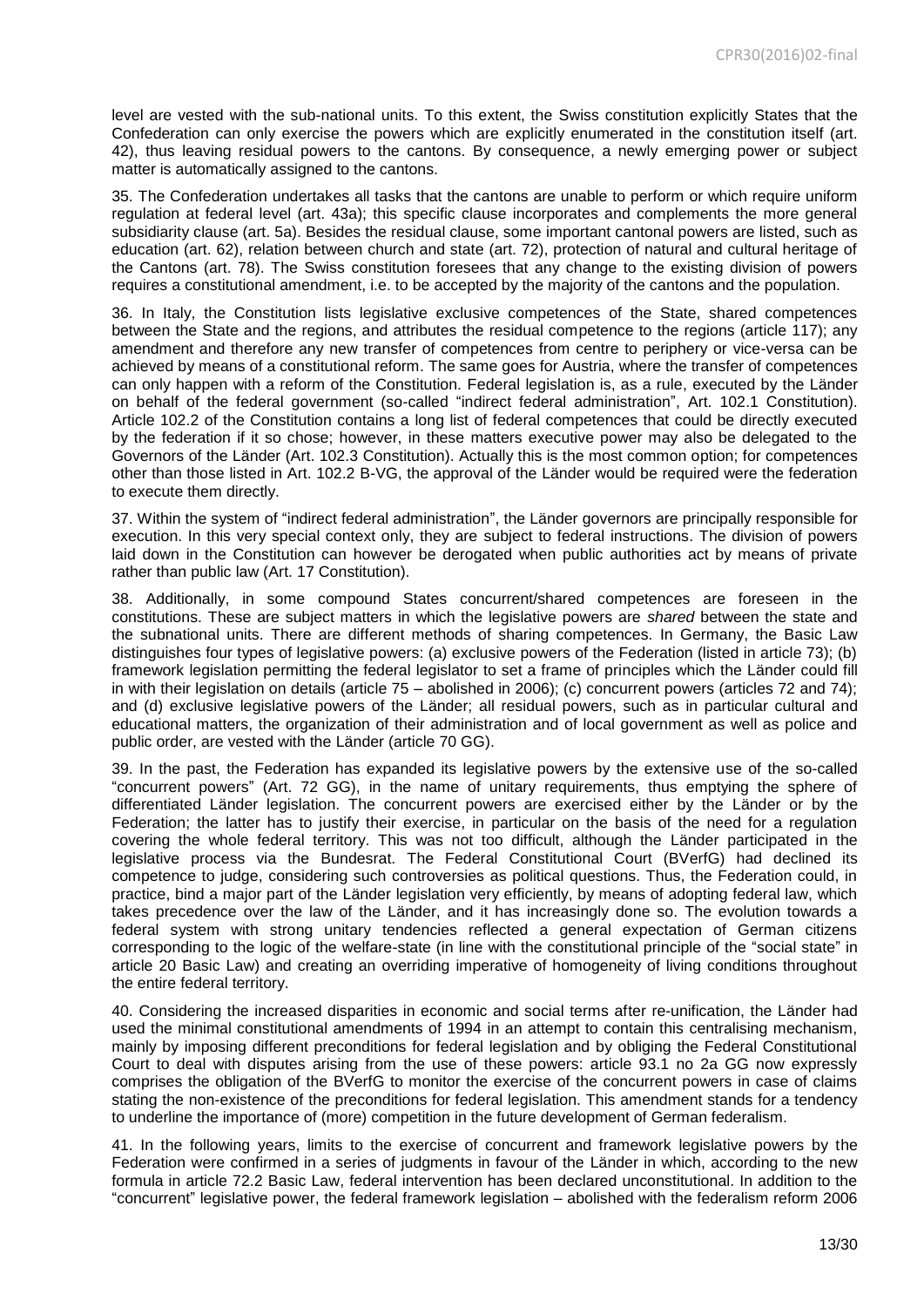– influenced the administrative sphere of the Länder and the judicial system (which is organized by the Länder with the exception of supreme federal courts and federal legislation on procedure).

42. Flexibility *clauses* may exist in order to allow for a change in the allocation of powers between the levels of governments by specific procedures for the transfer of powers, with or without participation of sub-national entities. For example, the Belgian constitution contains three provisions, which allow for a flexible and asymmetrical distribution of powers. First, it permits special majority legislation in order to "absorb" powers between communities and regions (Art. 137). In other words, the institutions of the (French or Flemishspeaking) communities could come to exercise the powers of the (Walloon and Flemish) regions, respectively. This occurred immediately after the second state reform of 1980 between the Flemish region and the Flemish-speaking community, while the Walloon region and the French-speaking community remained distinct in their respective powers.

43. Secondly, the French-speaking community may by virtue of Art. 138 transfer the exercise of powers to the Walloon region (with regard to its powers in the monolingual French language region) and to the Frenchspeaking community commission (with regard to its powers in Brussels). Such transfers do not require special legislation according to Art. 4.3, but concurrent laws with still certain qualifications. Thirdly, the Walloon region may transfer certain regional responsibilities to the German-speaking community for the exercise in the German-speaking area of Belgium (Art. 139); such transfers have taken place, too, for example regarding tourism and the protection of monuments, employment and local authorities.

44. Even the Spanish constitution foresees flexible mechanisms when it comes to allocation of powers, providing for three possibilities of competence-transfers. First, the Spanish Parliament may allow all or certain Autonomous Communities (ACs) to legislate on issues of state jurisdiction within limits established by organic law (Art 150.1). Secondly, the ACs may be entrusted with State powers, which "by their very nature lend themselves to transfer or delegation", again by means of an organic law including the provision of financial means (Art. 150.2). While supervision is to be exercised, in the first case, by the Spanish parliament, the much more often invoked second provision equally allows for supervision by the central government (Art. 153b).

45. The third possibility pertains to a competence transfer allowing for centralization under certain conditions. Even if a subject matter falls within the jurisdiction of an AC, national legislation may, if "necessary in the general interest", still establish "principles necessary for harmonizing the rule-making provisions of the Autonomous Communities" (Art. 150.3). Altogether, the three mechanisms allow for more flexibility, partly compensating for the rigidity of the constitutional amendment procedure in terms of modifying the distribution of powers.

46. Also the Nordic Autonomies combine formal constitutional guarantees with a more flexible option for the transfer of further powers. The legislative and administrative competences of the Åland Islands (section 18) as well as the exclusive competences of the State (section 29) are enumerated in the Act on Autonomy. Therefore, any amendment and/or transfer of competences between these two lists requires an amendment of the Autonomy Act itself, i.e. a qualified majority in Åland's legislative assembly and the procedure for constitutional reform in the parliament of Finland.

47. However, a more flexible transfer to Åland is possible for "further legislative competences of the State" listed in section 29 of the Act on Autonomy: these can be transferred through an ordinary act of the parliament of Finland. The Takeover Act 2005 grants the Faroe islands the right to take over all fields of affairs with the exception of those linked to sovereignty (i.e. "citizenship", "constitution", "defense and security", "Supreme Court", "foreign policy" as well as "exchange rate and monetary policy" (section 1). The authorities of the Faroe Islands decide when these new responsibilities shall be taken over. Until then, the state remains vested with the legislative competence. In some specific cases, the takeover of new responsibilities shall occur after "negotiation with the Danish public authorities". The same provisions apply to Greenland (section 2, Act on Self-Government).

48. A particular case of flexible competence-transfer procedure regards Bosnia and Herzegovina. As according to the original design of the Dayton Peace Accord (DPA) the powers of State are rather modest (art. III.1.), further functions and powers can be transferred to the State by agreement between the subnational Entities (art. III.5.), which are vested with the residual powers (art. III.3.a Const.). Due to the structural weakness of the common State and the control of its institutions by the Entities, the federal system could not develop its integrative function which led the International Community to active intervention in order to guarantee the implementation of the DPA and Bosnia and Herzegovina's continuity as a State (most notably through the exercise of the Bonn Powers by the High Representative).

49. This process has been controversial and partly contested by the Entities, especially the Republika Srpska. In particular, State framework legislation has been recognized by the Constitutional Court in some subject matters which, according to the text of the Constitution, were exclusive competencies of the Entities.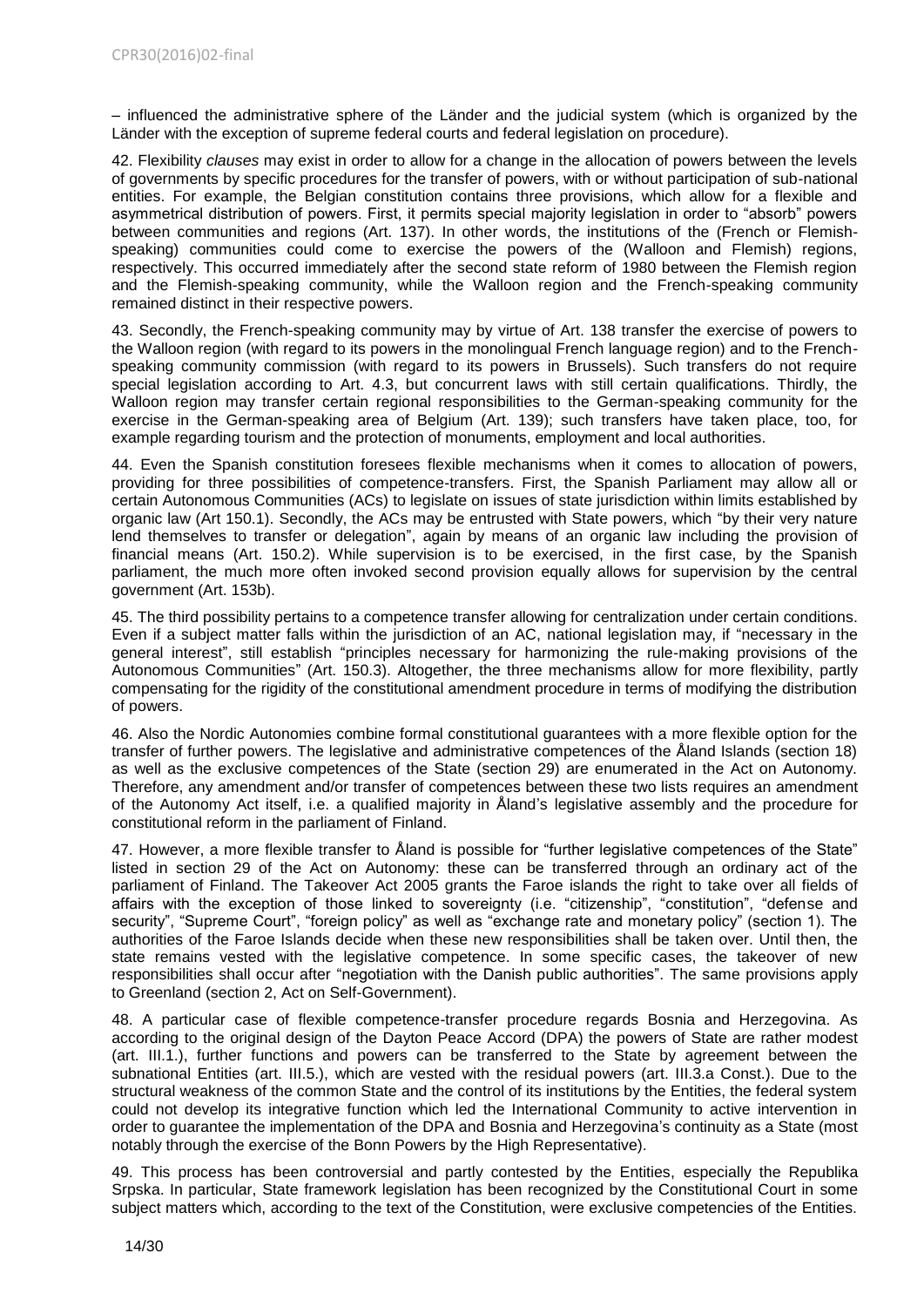For the Constitutional Court, the particular importance of some matters for the (economic) integration of the whole system as well as the necessity of strengthening the powers of the State institutions in order to avoid separation and guarantee the minimum base for the functioning as a State, require a joint and shared responsibility of all levels of government. Going beyond the limited catalogue of State powers (art. III) and based on systematic arguments, the Court interpreted the constitutional competence lists as "open", in particular for guaranteeing equal levels of human rights protection throughout the country (e.g. by determining minimum standards) and a functioning economic integration in order to effectively realize and guarantee the fundamental economic freedoms in the Constitution of the State.

50. One more key aspect related to the division of competences in compound States is the symmetric or asymmetric distribution *of* powers between the subnational units. In some countries, the competences are equally distributed among subnational entities while in others they are divided differently between territorial entities. For example in Switzerland, all legislative and administrative powers are symmetrically distributed between the Cantons. The same goes for Austria and Germany, in which the division of competences foreseen by the federal constitution apply equally to all subnational units, even if the German Länder enjoy to right to derogate (Abweichungsrecht), in some very limited fields, from federal legislative intervention exercised on the basis of concurrent powers. The latter is seen as a symbolic turn away from a strictly symmetrical design in the exercise of the legislative powers allowing for experimentation and a certain degree of competition between the Länder; however, the areas are few and not very important, e.g. legislation on restaurants and on shop closing hours (article 72.3 GG as amended in 2006).

51. On the contrary, Italy is a very interesting case when it comes to asymmetries, in fact the distribution of competences foreseen by the Constitution does not apply to all 20 regions. In fact, art. 116 Const. refers to the five special autonomous Regions which have their legislative and administrative competences listed in their own special statutes (which have constitutional rank); therefore, they are guaranteed against amendments, as those require the complex procedure for constitutional change. In practice, a series of competences, not foreseen in the special statutes, have been transferred from the Italian State to – especially - one of these special regions, Trentino-South Tyrol (and to a lesser extent to other special regions), by means of enactments decrees to the Autonomy Statute.

52. Such decrees enjoy a specific, protected position within the Italian legal system due to their negotiated character: although technically adopted by the Government in the form of Presidential Decrees, the enactment decrees are drafted by a joint commission with representatives of State and Province/Region, where consensus on the regulation has to be reached. This transfer has been extensively used over the last 20 years considerably adding to the autonomous Provinces' powers (inter alia State roads, teachers, university, personnel, etc.). In a similar manner, since 2001, Art. 116.3 of the Constitution provides for the transfer of further powers in a special procedure between single (ordinary) Regions and the Italian parliament. However, this has never been used so far.

#### **Conclusions**

53. From the comparative analysis, it results that federal countries predominantly rely on a detailed division of powers between the federation and the constituent units, which is enshrined in their federal constitutions together with a supremacy clause in favour of federal law and residual powers for sub-national entities. This permits sufficient guarantees, where the latter jointly (and effectively) participate in federal legislation and constitutional amendment through the second Chamber. By contrast, autonomy regimes targeting specific territories usually rely on a more articulated, multilevel legal framework, which includes the national constitution, sub-national constitutions, special laws and negotiated procedures. Bilateral negotiation is very often used as a flexible way for transferring further powers to the sub-national level. The need to achieve a certain degree of flexibility in adapting the division of powers according to the needs is common to both systems.

#### **4. Guarantee of financial resources**

*On financial arrangements, including fiscal and taxation powers, distribution of resources, specific guarantees and fiscal equalization mechanisms and the change of all these.*

54. Arrangements regarding the raising, sharing and spending of resources are critically important, both politically and economically, for the functioning of the overall system. In addition, the way in which financial powers are assigned can significantly influence the allocation and exercise of legislative and administrative powers. Thus, guarantees of adequate financial resources and distribution mechanisms, fiscal and monetary powers as well as equalization and solidarity funds are important both economically and for the concrete functioning of the two levels of government, as they may create or prevent intergovernmental conflicts.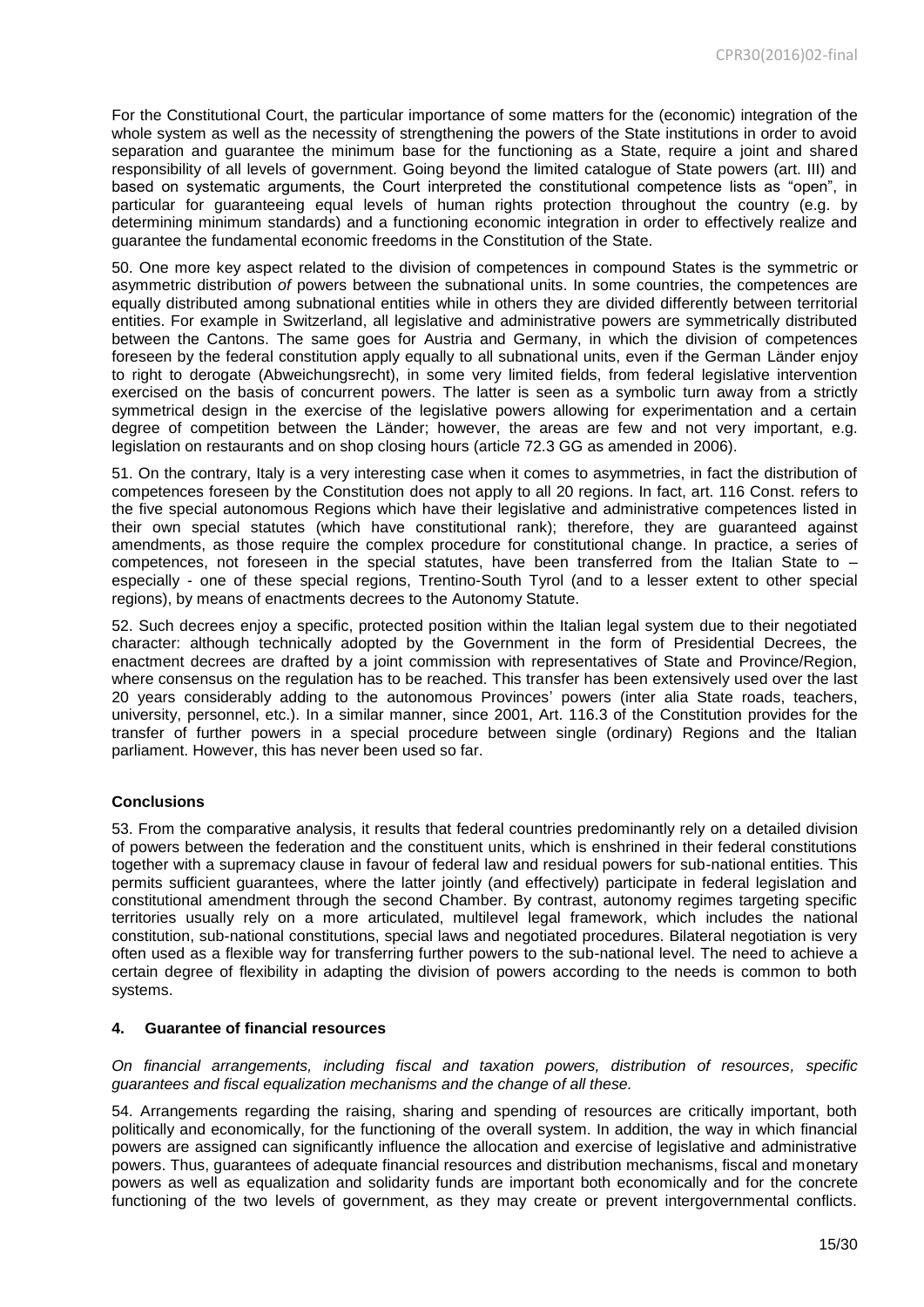These guarantees are consequently emphasised in the Reference Framework (para. 44-52), with a particular focus on pre-established rules based upon objective criteria and linked to regional competences.

55. While constitutional and legislative guarantees are fundamental for legal certainty (and economic management), there is also a need for flexible adaptation to changes in the economic and financial context; again, fundamental is the predetermined and objective character of the procedures for flexibility. More recently, the overall responsibility of the State vis-à-vis the sub-national entities has been emphasized due to financial and fiscal conditionality, in particular for those States that are members of the Eurozone. With limited exceptions (such as the UK where there is no written constitution and most of the fiscal regulations are laid down in instruments of soft law) in all compound countries financial relations are provided in constitutional documents. Nonetheless, within this common pattern there are wide discrepancies.

56. On the one side, some States have very detailed "financial constitutions" (for example, Germany and Switzerland) which specify the revenue-raising powers of the different levels of government. On the other side, "financial constitutions" of other States (for example, Belgium, Italy and Spain) are more "open" mentioning only the general principles of financial relations (principle of autonomy, joint responsibilities, principle of solidarity, duty of balanced budget), and leaving detailed regulation to ordinary laws (for example, law 42/2009 in Italy), or special national legislation (for example, the Belgian special law on financial resources and the Spanish LOFCA – Ley Orgánica de Financiación de las Comunidades Autónomas), to the autonomy statutes and, in some cases, to intergovernmental agreements (Italy and Spain). The provisions on financial powers and resources may therefore be found either in the constitution or in ordinary or special legislation.

57. A common tendency in the allocation and distribution of fiscal and taxation powers is that the assignment of major revenue sources rests with the national governments. This means that tax pressure is uniform within the country and own taxes are the exception. On the contrary, spending powers have increasingly moved from the national to the subnational and/or local level of government in most European countries in the belief they can be better administered on a regional basis in order to match better territorial peculiarities and needs. However, it is worth noting that the national level often makes use of a general spending power to pursue its own objectives in areas of subnational jurisdiction and by this way widening the scope of influence.

58. This results in a vertical fiscal gap that can be read as the index of non-accountability of the system (the sphere of government which decides on spending is not the same that decides upon revenue) and that is covered mainly through tax revenue sharing and/or financial transfers from the centre.

59. Against this background, compound systems have opted for different financial arrangements. Some countries (characterized by a varying degree of political decentralization) are very centralized from a fiscal point of view, such as Germany, UK, Belgium and Italy. Financial autonomy and consequent separation of the spheres of Federation and Länder in sustaining the costs of their relative functions are the basic principles established in the German Basic Law (articles 104a and 104b). In practice, however, the Länder regularly implement federal legislation; thus they also have to care for the relative costs and can only defend themselves (and their budgets) via their approval of federal legislation through the Länder, as a majority of them can exercise a veto-right. Legislative powers on taxation are concentrated with the Federation through ample use of concurrent powers in order to guarantee a high degree of fiscal unity throughout the federal territory (art. 105.2 GG). The Länder retain some legislative powers on local taxation of consumption and luxury goods, but only in so far as these are not equivalent to federal taxes. In terms of financial resources, federal and Länder levels are interconnected as revenue from the main taxes is shared.

60. Similarly, in the United Kingdom taxation is in practical terms applied in a uniform manner across the country under legislation passed by Westminster and collected by UK tax authorities. Notwithstanding the criticism, the so-called "Barnett Formula" (the conventional rule, which regulates the financial transfers) is still in force. According to this rule, the main part of the expenditure by the devolved administrations (leaving aside local authority finance) derives from a block grant provided from Westminster and calculated according to a formula based on population numbers rather than on a needs assessment. Devolved administrations retain the power to spend this block grant autonomously. So far, Scotland has the right to increase or decrease the rate of (personal) income tax by up to 3% (so called Tartan tax). Up to now, this power has not been used as the amount, which could be generated, was not enough to make the exercise worthwhile. This situation will partially change in 2016 with the entry into force of the Scotland Act (2012): the Scottish Parliament has received the power to set – on an annual basis – the Scottish rate of income tax and further minor tax powers have been devolved to Scotland. Furthermore, a bill is under discussion at Westminster, which will devolve – if passed –even more fiscal powers to "Scotland".

61. Belgium is characterized by a low level of fiscal autonomy, in particular for the communities. Although the latter are allowed levying taxes, in practice they can do so only in cooperation with each other. This means that they are essentially dependent on federal funds, mainly on financial transfers of VAT and personal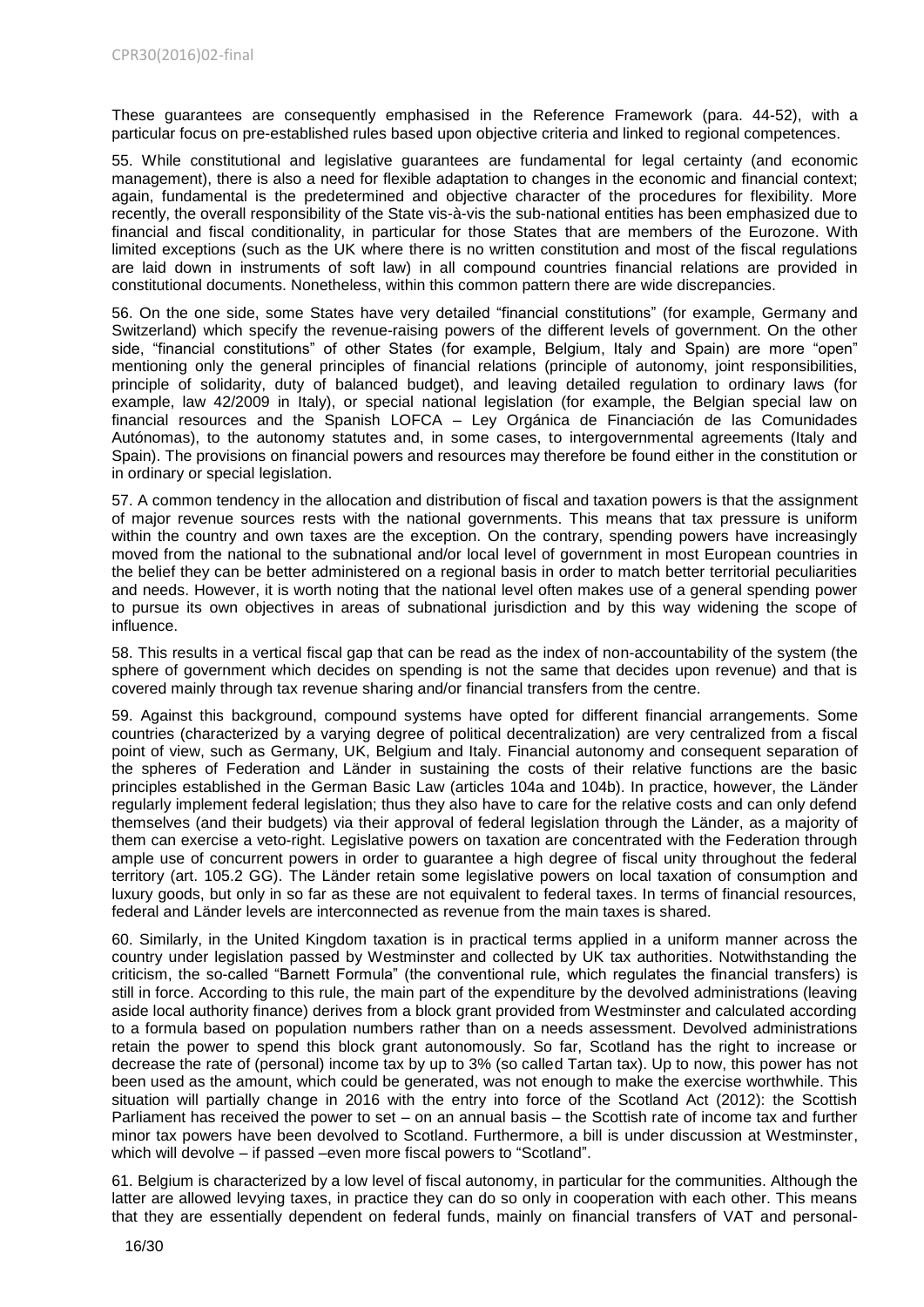income-tax. While the regions likewise receive personal-income-tax transfers, their financial resources are based to a larger extent on own taxation, especially in the Flemish case. They have introduced a number of own taxes. Excessive interregional fiscal competition is, however, prevented by a limitation of reductions and increases to no more than 6.75 percent of the total tax amount collected in each region.

62. Also in Italy, the tax system remains mostly centralized. However, the financial resources of the five special regions are guaranteed through a share of state taxes generated on the regional territory. Percentage and types of shared taxes differ from one special region to the other as specifically provided by each autonomy statute ranging from a minimum percentage of 25% to a maximum of about 90% in the autonomous Provinces of Bolzano and Trento and even more in Sicily and Aosta Valley, although recent cuts have overall decreased the amount in practice.

63. In Gagauzia, financial relations are not regulated in a satisfactory way creating permanent disagreements between the central and the devolved governments. Article 18.2 of the Law on the special legal status of Gagauzia provides that "the mutual relationships of the budget of Gagauzia and of the State budget shall be established in conformity with the laws of the Republic of Moldova on budgetary system and on the state budget for the corresponding year in the form of fixed payments out of all forms of taxes and payments".

64. A mixed system can be found in the Faroer Islands specifying that with the takeover of a field of responsibility by the Faroer public authorities, the latter are also responsible for the financing of the respective expenditure. The Danish State transfers an annual subsidy to the Faroer Islands, too (about 6% of Faroese GDP), and the Faroer Government has the right to levy direct and indirect taxes. The Greenlandic Self-Government Act specifies the economic relations between Greenland and the Danish Government in detail. According to the Act, the State shall transfer annually a specific amount of several millions DKK to the territory (in accordance with Danish price and wage index) to be reduced when Greenland receives revenues from its mineral resource activities, which are all due to Greenland (Act on Self-Government, section 7).

65. On the opposite side, there are few examples of fiscally highly decentralized countries, where the subnational level raises more than 50% of the revenue. This is the case of Switzerland, where the Constitution explicitly requires the Confederation to ensure that the cantons have the necessary fiscal resources to fulfil their tasks and cantons are vested with own tax raising power; however, not in areas that are already taxed by the Confederation or that have been declared tax-free by the Confederation (art. 47). The most important exception to this rule is direct taxation, which also accounts for most cantonal tax revenues (chapter 3, art. 126 ff.).

66. Again, Bosnia and Herzegovina is a very special case, with close-to-full fiscal and financial autonomy of the Entities. Regarding the necessary support of the central government, the State Constitution only contains basic principles providing that 1/3 of resources necessary for the State level have to be borne by the Republika Srpska and 2/3 by the Federation of Bosnia and Herzegovina (Articles III.2.b and VIII Bosnia and Herzegovina Constitution); this rule reflects the total dependence of the State on financial transfers from the Entities. In 2006, self-generated financial resources for the State have been created with the introduction of a value-added tax (VAT).

67. Even fiscally very decentralized countries have progressively mitigated this feature reinforcing solidarity mechanisms in order to ensure equality throughout the territory. This is common to most federal systems, where quite complex systems of fiscal equalisation are established in order to guarantee a compensation for structural disadvantages of weaker members. Due to the re-distribution of resources, these equalisation systems are often very controversial; one way to reduce conflict is to involve sub-national entities in the elaboration of a solution. Negotiation in financial matters can thus be considered as a characteristic feature in compound territorial systems.

68. Equalization can be carried out in different ways. In Switzerland, the Confederation adopts regulations on equitable equalization transfers between the federal level and the cantons and between the cantons themselves (article 135 Constitution). The funds for equalization transfers come from the richer cantons and from the Confederation. Art. 135 Const., adopted in 2004 as a part of a fundamental reform on fiscal federalism and entered into force in 2008, provides guidelines that aim at reducing financial disparities among the cantons. In Germany, a system of different levels of apportionment of the entire tax revenue applies between the different levels of government, mainly between the Federation and the Länder. The total of the Länder portion of tax revenue has to be distributed among them, equalising their different financial capacities.

69. For the same purpose, the financially weaker Länder receive funds from the Federation as supplementary grants. Subsequently, financial equalisation takes place within the various Länder in order to equalise the considerable differences. With regard to horizontal equalisation payments among the Länder, (more) competition in the field of financial relations has been advocated, especially by the financially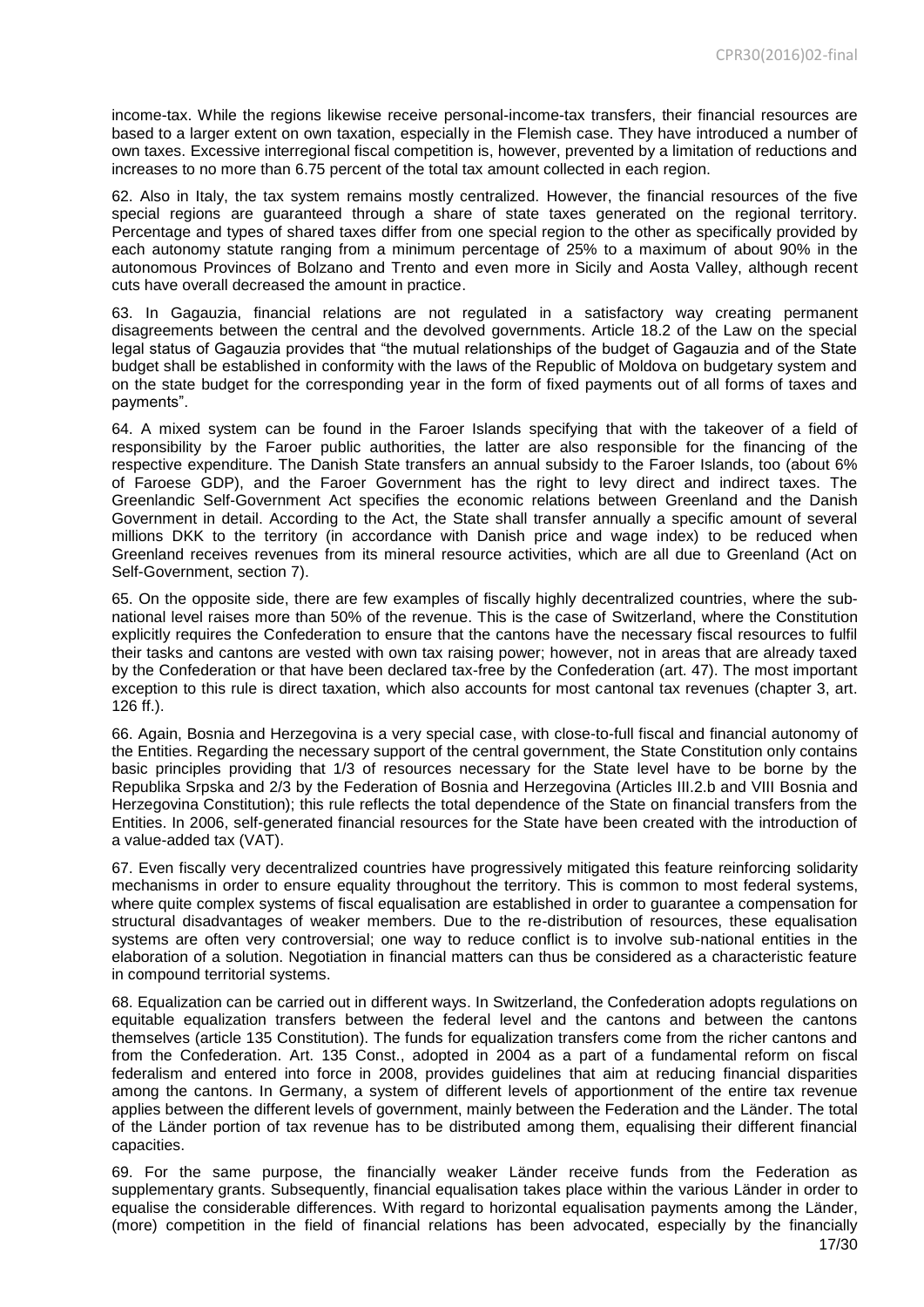stronger Länder, and in some occasions the case has been brought to the Constitutional Court for adjudication. A reform of the federal system is expected to reshape the financial relations between Federation and Länder. However, there have been few incentives for change, so far, due to the long duration of the current Agreement between Federation and Länder on the equalisation system, which will only expire in 2019.

70. The Austrian Fiscal Equalization Law (Finanzausgleichsgesetz, FAG), an ordinary law in force for 4 years that cannot be vetoed by the Länder*,* regulates tax sharing and intergovernmental transfers. Before the federal government submits the draft of this law to the federal parliament, negotiations take place between the federal minister of finance and representatives of the Länder and municipalities.

71. The first step taken by the FAG is tax sharing. The Federation can legislate on a certain tax, if it is at least partially entitled to the tax revenue. If there is no federal share of revenue, legislation remains with the Länder. The FAG then determines the revenue share for both the Länder and municipalities. This procedure is guided by tax revenue criteria and by demographic criteria. Intergovernmental transfers follow as second step in form of quota allocation funds or as grants to cover special needs or purposes.

72. More asymmetric equalization systems provide not only for a national equalization, but also for a differential system as regards some areas. In Italy, the national system of fiscal equalisation (which is often contested as it severely impacts on some areas, due to the significant differences between the financial capacity of the Regions, especially between the North and the South), does not apply to special regions. According to art. 27 of Act 42/2009 (implementing art. 119 Const.), instead bilaterally agreements with the State shall define the single special Region's contribution to equalization and to the recovery of public finance (including obligations imposed by EU and by the Internal Stability Pact). So far, only some of the special regions (including South Tyrol and Trentino) have signed such a bilateral financial agreement with the State. The consequence is that their single situation considerably differs one from the other.

73. The Act on Autonomy of Åland Islands guarantees a special equalization mechanism and financial guarantees for the territory. Åland "shall every year receive a sum of money from State funds to cover the costs of autonomy", and the Act contains detailed regulations on how to calculate the amount of equalization (Section 46) and on the basis for equalization (sections 46 and 47), extraordinary grants as well as tax retribution (sections 48 and 49). Furthermore, Åland shall be assisted by State funds in case of "prevention substantial economic disorders that affect especially Åland" as well as for covering "costs of natural disaster, nuclear accident (…)" (section 51).

74. In recent years, in particular after the economic and financial crisis, the members of the Eurozone agreed to respect the obligations resulting from the so-called "Fiscal Compact" (Treaty on Stability, Coordination and Governance in the Economic and Monetary Union). The EU recommends amending the constitution or legislation of Member States by introducing debt-brake rules and balanced-budgets provisions, which have to be respected also by sub-national entities. The leading example is Germany, where a constitutional reform (2009) introduced a constitutional obligation to balance budgets on the part of both the Federation and the Länder (known as "debt brake"). In particular, regional expenditure is now bound by a new constitutional structural deficit rule resulting from the Fiscal Compact and introduced in article 109.3 Basic Law, and the Federation will have to limit its revenue from credits.

75. The constitutional amendment binds all governmental authorities, including Länder and municipalities. Thus, all Länder must endeavour to approve balanced budgets, with the smallest possible deficit; no revenue from credits will be admitted from 2020. In addition to the new constitutional rules on budgetary discipline, a so-called cooperative early warning-system has been introduced. In January 2010 a Stability Council has been established for the supervision and annual examination of the budgetary management and situation of Federation and Länder, and in particular for measuring the progress of five Länder receiving consolidation grants. In order to avoid budgetary emergency situations, the Stability Council shall agree recovery programmes with the concerned Länder (article 109a GG). Other countries followed suit, e.g. Italy (art. 81 Const.) and Austria (where, instead of constitutional rules, the Länder have concluded an agreement on the respect of the obligations) $9$ .

**<sup>.</sup>** 9 See for a detailed overview, H.T. Burret, J. Schnellenbach, Implementation of the Fiscal Compact in Euro Area Member States, Working Paper, November 2013

<sup>(</sup>at: http://www.sachverstaendigenrat-wirtschaft.de/fileadmin/dateiablage/download/publikationen/arbeitspapier\_08\_2013\_engl.pdf).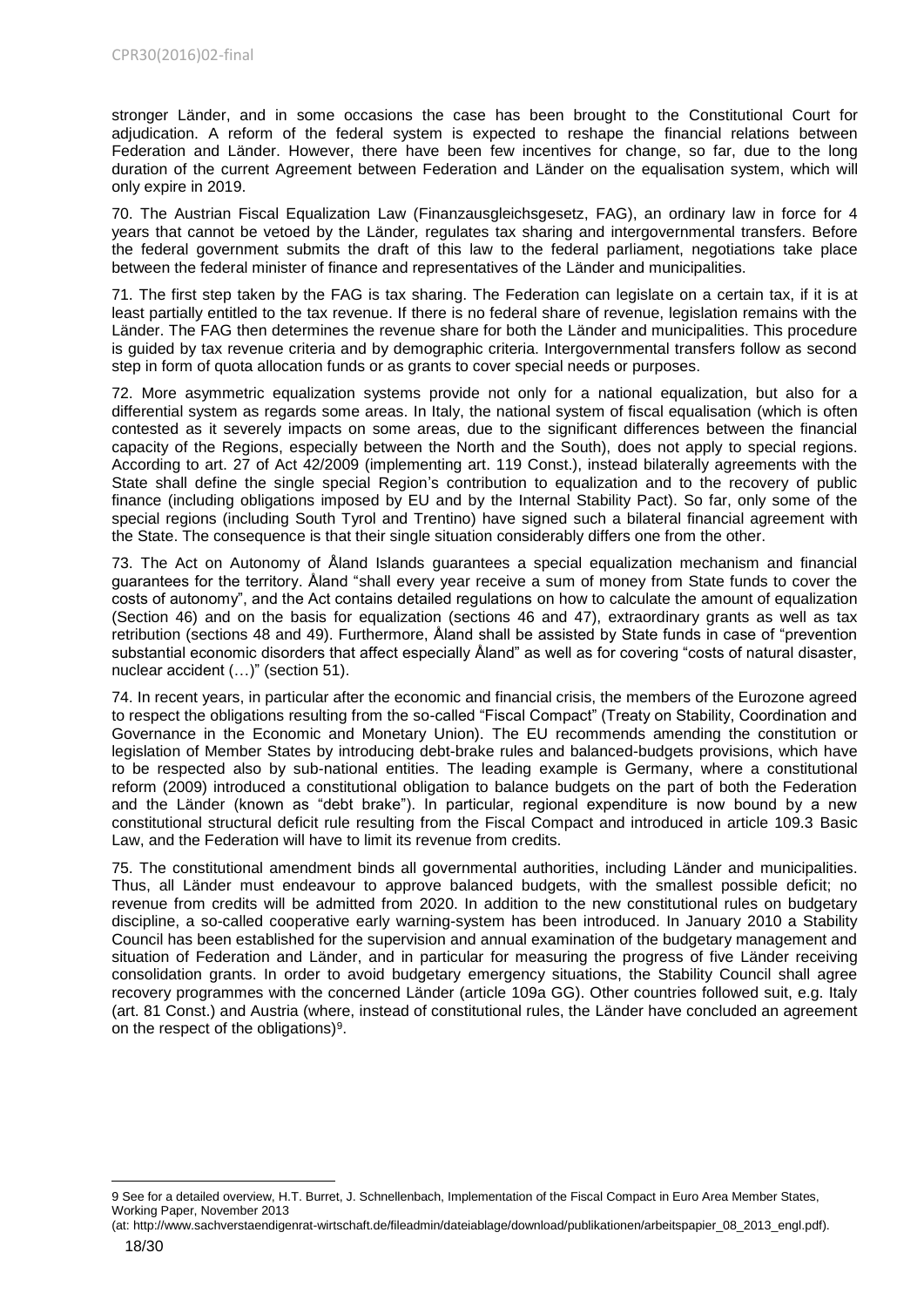# **Conclusions**

76. While federal systems typically offer constitutional guarantees for financial relations, including fiscal and taxation powers, other systems usually only provide for general principles in their constitutions, leaving detailed regulation to specific legislation. Specific constitutional or legislative rules shall guarantee equal chances in development through a certain re-distribution of resources. The more detailed the "financial constitution", the more the autonomy of sub-national entities is guaranteed, as changes in public finances require constitutional revision. On the contrary, an "open" model means fewer guarantees, but it is more flexible as changes do not require constitutional amendments (with their special procedures and majorities).

77. In any case, all financial arrangements leave (some) room for negotiation and agreement: multilateral (in the case of federal systems) and bilateral (in the cases of single territories with differentiated status). More recently, constitutional or legislative rules and limits resulting from EU obligations (Stability Pact and Fiscal Compact) add complexity to the overall picture reducing sub-national autonomy.

78. The special status of some territories often has the consequence of differentiated fiscal arrangements as well as special treatment in the equalisation procedures or the exemption from these.

#### <span id="page-18-0"></span>**5. Procedures for changing boundaries**

#### *On territorial change: procedures, limits and referendum requirement for changing the boundaries of subnational entities.*

79. Constitutional and legal procedures regarding the definition or change of boundaries are an essential indicator for the kind and degree of autonomy characterizing sub-national entities. Often specific guarantees for the territory of existing sub-national entities are an obstacle for a re-definition of their boundaries. Reorganisation has sometimes happened in exceptional periods of crisis or as a consequence of war, but also financial and efficiency-related considerations may give rise to territorial re-organisation. Unitary States, which decide to regionalize or federalize, may do so following historic boundaries or by developing new criteria for the boundaries of (new) entities. Often, in democratic States, the population of constituent units concerned by a boundary change must agree on that change through a referendum. Special amendment procedures for the creation of new constituent units may require, in different ways, approval of already existing sub-national entities. Thus, the Reference Framework provides that "Regional boundaries shall not be altered without prior consultation of the region(s) concerned. Prior consultation may include a referendum." (para. 31).

80. Territorial re-organization is sometimes invoked for efficiency reasons, in particular for creating economically more homogenous territories, which would avoid complex equalisation procedures. However, after decades of existence, also sub-national entities in many cases seem to develop their own identities and cannot be easily replaced by new entities (to be) created according to economic and efficiency criteria. This is illustrated by the German case, where periodically the debate about a "more rational" territorial design of the Länder taking into account economic and efficiency criteria comes up, in general, i.e. referred to the entire federal territory, or related to specific parts of it (e.g. between Berlin and Brandenburg). Similar debates are known in Italy, where a merger of the 20 regions into a smaller number of "macroregions" is discussed from time to time. It is still too early for an evaluation of the results of the recent regional reform in France, where the number of regions will shrink from 22 to 13 as of 2016. Seven of the new regions will result from mergers.

81. Constitutional guarantees through specific procedures for changing boundaries are frequent and often involve the federal level besides the entity concerned. This is the case of Austria, where changes of subnational boundaries necessitate concurrent constitutional laws of the federal level and the respective Land (Art. 3.2 B-VG). Also in Belgium territorial reorganization requires special legislation: any change of boundaries of the State, the provinces or the municipalities, may only be effected by a law (Art. 7 Const); territorial changes regarding the provinces require a special law (Art. 5.2). Also changes to the boundaries of the four linguistic regions require a special law passed by a majority of the votes cast in each linguistic group in each House and a two-thirds majority of the total votes cast (Art. 4.3).

82. Similarly, also in Spain the procedure for changing boundaries is complex. As the boundaries of the Spanish Autonomous Communities are defined in their respective statutes (Art. 147.2b), territorial changes have to follow the procedure of statute reform (Art. 147.3). Moreover, the national constitution explicitly prohibits the "federation" of ACs, i.e. mergers (Art. 145.1); however, a special provision permits the integration of Navarra with the Basque Country (Interim Provision No. 4.1).

83. Other cases of change regarding the territorial structure of ACs are not authorized (STC 99/1986). One instrument for protection against unilateral change of boundaries is the requirement of a *referendum* of the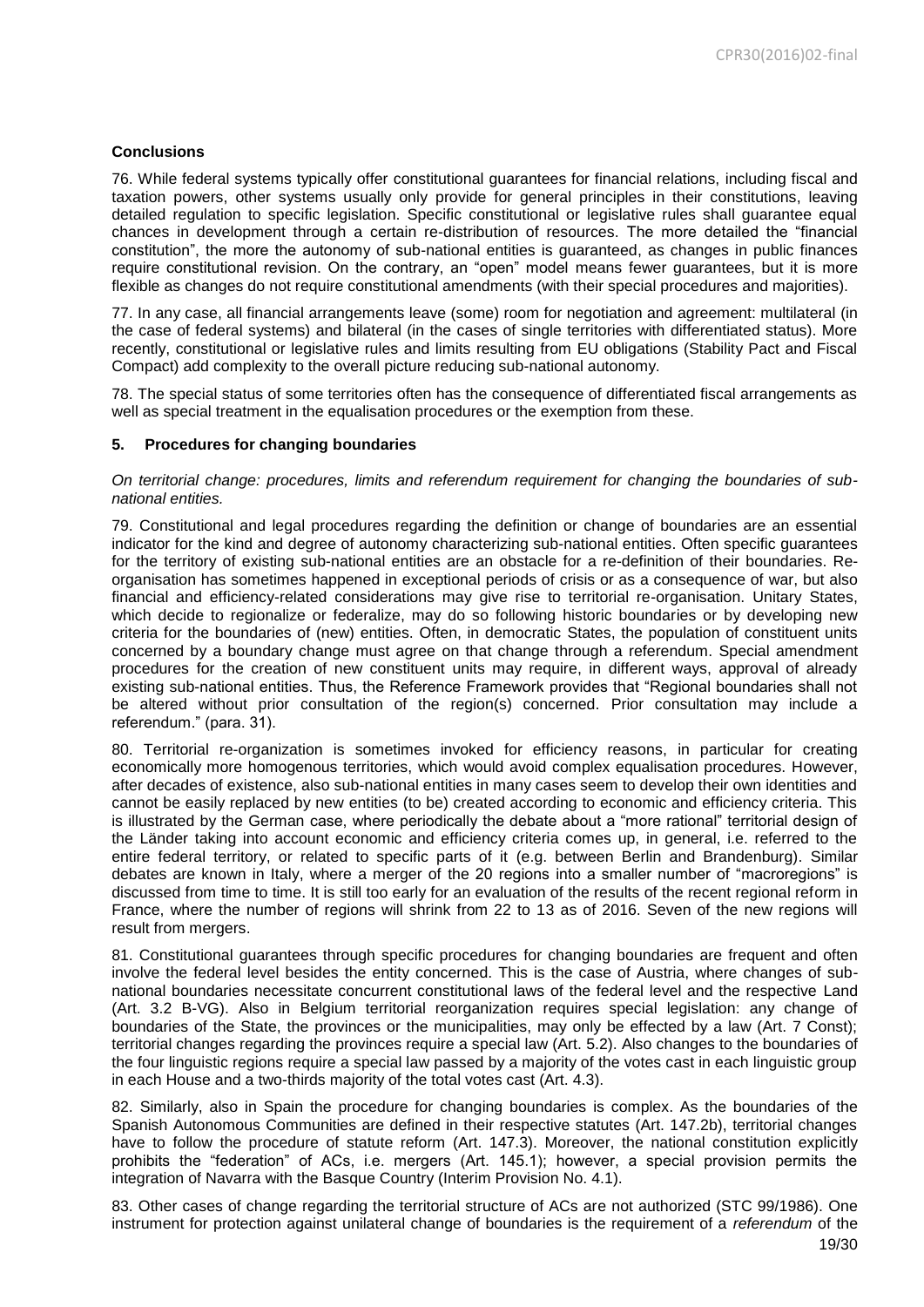concerned population as expression of democratic participation. This principle protects sub-national entities, but may also apply to municipalities and their belonging to one or another sub-national entity, especially where they are situated on or close to the boundaries.

84. An interesting, very stable territorial system is Switzerland. Democratic and finally peaceful internal secession procedures were the model for a provision in the Constitution of 1999 regarding territorial changes or secession. In neither case, can there be a unilateral decision. According to article 53, any modification of the number of the cantons or of their status is subject to the assent of the concerned population, of the concerned cantons, and, at federal level, of the Swiss people and of the cantons at large.

85. Thus, the procedure seems to take both minority interests and majority interests into account. Internal secession instead was a hot topic in the context of one important territorial change: in 1979 the separatist movement in the Jura canton achieved the creation of a new canton, e.g. the French-speaking catholic part of the mostly German speaking and protestant canton of Berne. Creating this canton required serious and difficult negotiations between the relevant parties, followed by a series of three popular referenda at different levels, including the municipal one, and by final ratification by the entire electorate of Switzerland. The Confederation was able to resolve this contentious issue peacefully. In 1999, Article 53 established a simplified procedure for internal changes of cantonal boundaries. In the case of the Canton Jura, as specific federal rules for the consequences of the internal secession were lacking, important questions were settled by reference to customary international law under the laws of State succession.

86. Also in Germany, the specific procedure established for territorial change includes a referendum (article 29 GG). However, despite continuous debate on the size of the Länder and the re-organisation of federal territory, in particular about resolving demographic and economic discrepancies, this general procedure for territorial re-design has never been applied in practice. All major territorial changes have been based on special provisions: the creation of the "South-Western State" of Baden-Württemberg in 1952 (article 118 GG), the accession of Saarland to the Federal Republic on 1 January 1957, democratically legitimated by the referendum held on 23 October 1955, and even reunification in 1990, which took the form of accession of the five re-constituted Länder in Eastern Germany.

87. In the case of Gagauzia, the law does not establish the boundaries of the autonomous territorial unit but rather the procedure for defining them. Article 5 of the law on the special legal status provides that the territory of Gagauzia is determined by local referendums in localities where persons belonging to the Gagauz minority are settled. In villages in which the Gagauz constitute more than fifty percent of the population, inclusion in the special territorial unit is decided if more than fifty percent voted in favour in the local referendum. Villages where the minority constitutes less than fifty percent may be included on the basis of the freely expressed will of one third of the electorate in a local referendum.

88. In a different way, also the Italian Constitution combines guarantees with democratic participation. Regional boundaries may be changed through a constitutional law. A merger between existing regions or the creation of new regions having a minimum of one million inhabitants may be agreed, after consultation of the regional councils, when such request has been made by a number of municipal councils representing not less than one-third of the populations involved, and the request has been approved by referendum by a majority of said populations (art. 132.1 Const.). However, not unlike Germany, the only time when a new Region was established (Molise, in 1963), this happened by means of a special procedure for this specific case. Regional boundaries may also be changed in order to allow to "move" municipalities from one region to another.

89. With regard to ordinary regions in Italy, art. 132.2 Const. requires approval by the absolute majority of residents in a local referendum and an act of Parliament after consultation of the regional assemblies involved (these do not have a veto right, however). Regarding the special regions, the Constitutional Court has decided (judgment no. 66/2007) that the same procedure is to be followed, without a (constitutional) amendment of the autonomy statute; this is still controversial as the territory of each special region is identified in the autonomy statute, and therefore any change of the boundaries would require also its amendment.

90. Regarding South Tyrol, also the international agreement at the base of autonomy has to be considered in identifying its territory. In practice, a compromise combines both procedures: art. 132.2. Const. and the amendment of the autonomy statute. In order to allow the detachment of the municipality (after approval in a referendum) a constitutional law has to be adopted.

91. By contrast with the mentioned systems where changes of boundaries are regulated either through a defensive attitude or through an open approach, no special procedures exist for the Åland Islands, for Greenland or the Faroe islands. This can be explained with geographical reasons (islands distant from mainland) as well as with their asymmetrical situation and the different perspectives for the future, which may even include the option of independence. A further special case is the United Kingdom, due to the lack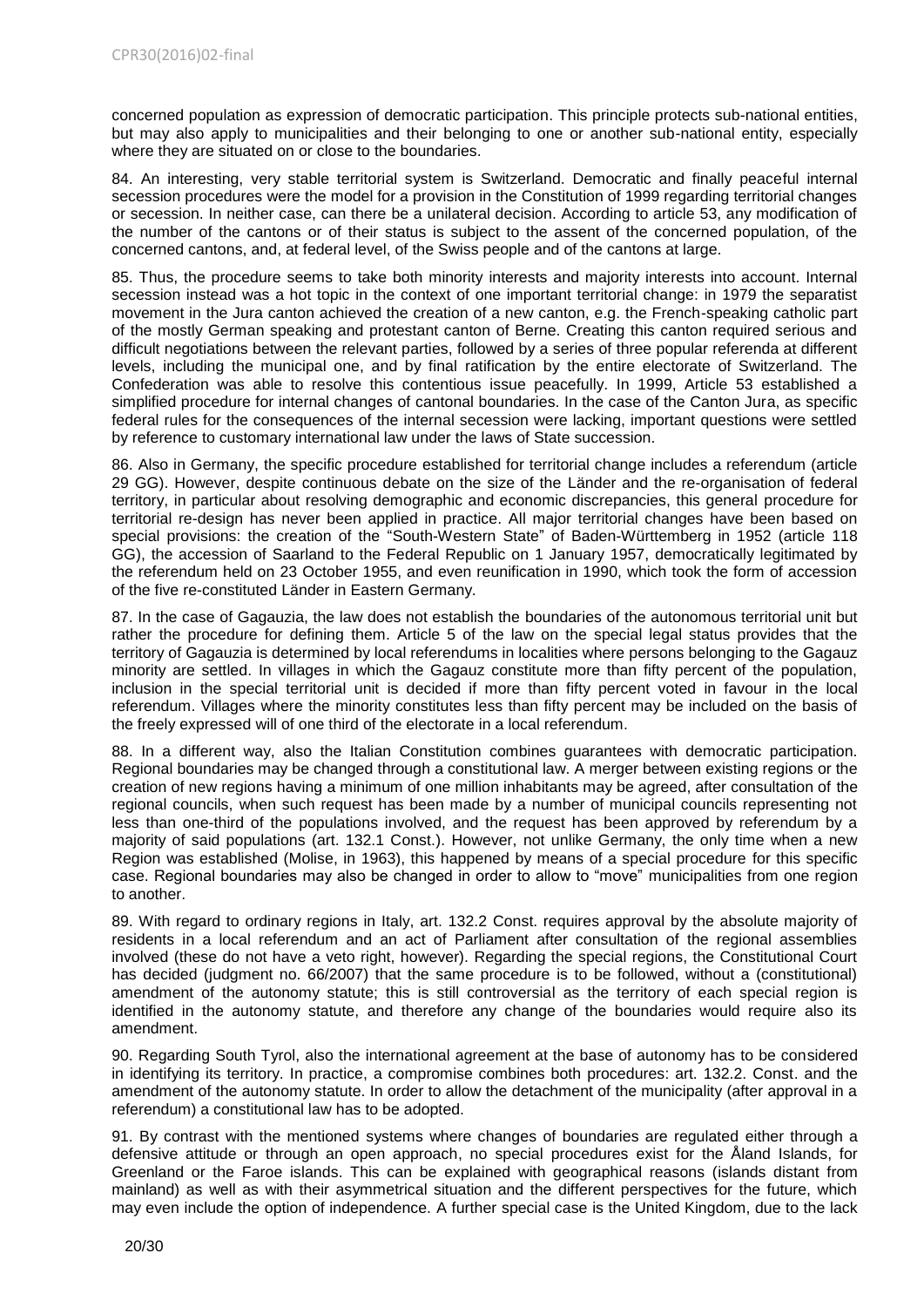of a written Constitution. However, the historical borders of Scotland (as resulting from treaties such as the Treaty of York in 1237) have been formalized in legal acts (schedule 1 of the Scotland Act 1998 identifies Scottish regions and constituencies). Therefore, any change of the boundaries between the devolved territories requires a modification of these treaties by a new act of Westminster. Since (original) devolution acts were adopted by means of a referendum in the devolved areas, their change would require the same procedure, although formally there is no obligation to do so; this view is controversial, however (e.g. the Scotland Act 2012 has not been confirmed by referendum).

92. Procedurally even more peculiar is the case of Bosnia and Herzegovina. After the end of the war in 1995, a rigid territorial division between its two Entities was introduced (dividing the state territory 49%-51%), marked by the IEBL (inter-entity boundary line), the former cease-fire line. However, the strategically important city of Brčko was the only element in the Dayton Peace Agreement, which had not been fully finalized. An arbitration procedure ended in March 1999 with the establishment of an internationally administered "district". Finally, in March 2009, the Parliamentary Assembly of Bosnia and Herzegovina adopted an amendment to the constitution establishing the Brčko District as a unit of local self-governance thus ending international supervision (new article VI(4): Brčko remains under the sovereignty of the State in the areas falling within the competencies of the State institutions, while its territory is a shared property of the Entities.

#### **Conclusions**

93. Entrenched procedures for the change of territorial boundaries are the rule essentially everywhere, as even in the countries where this is not explicitly provided (such as the UK, Bosnia and Herzegovina and the Nordic Autonomies), changes of borders are either geographically impossible (islands) or anyway entrenched in different ways (Bosnia and Herzegovina, United Kingdom). The entrenched procedures normally include limits to unilateral action by the central government, such as consultation and, in some cases, a referendum of the concerned population. While still not a mandatory requirement to be found in all cases, the referendum has gained increasing importance conveying stronger legitimacy to these fundamental decisions. Also the Committee of Ministers' Recommendation Rec(2004)12 to member States on the processes of reform of boundaries and/or structure of local and regional authorities sets out numerous pointers for setting up or changing such entities, particularly the need for consultation between authorities. Any reform process must be based on effective, transparent, responsible and representative institutional dialogue.

94. In some countries, linguistic or other cleavages have led to compromise via the territorial principle, i.e. rigid boundaries, producing a defensive attitude and guarantees that make change extremely difficult (see the example of Belgium and Switzerland). Elsewhere change is made easier in terms of legal procedures (provisions permitting change through open approach and consultation), but often politically difficult to obtain. The result is relative stability in the territorial set-up reminding of the territorial integrity-principle of States themselves.

#### <span id="page-20-0"></span>**6. Procedures for the resolution of controversies**

#### *On political or judicial procedures for the prevention or resolution of controversies. Formal or informal, multilateral or bilateral settings.*

95. Two independent orders of government in a compound state create the need for resolving conflicts over their respective constitutional role and competencies. This can occur politically in Parliament or intergovernmental institutions (e.g. conferences), in formal or informal procedures, bilaterally or multilaterally. If a controversy cannot be prevented by political means, the role of an arbiter is usually assigned to courts (in the UK, a Supreme Court has been established with devolution exactly for this reason). This is also recognized by the Reference Framework: "Regional authorities shall have the right of recourse to a judicial remedy in order to secure the free exercise of their powers and respect for the principles of regional selfgovernment enshrined in domestic law".

96. Political procedures or institutions may facilitate (negotiation for) compromise thus reducing the need for subsequent recourse to judicial remedies. The most traditional instrument for that purpose is subnational participation in national legislation through federal *second chambers*. However, the composition, role, weight and effectiveness of such second chambers vary considerably. In Germany, the Federal Council (Länder), consisting of representatives of the Länder governments (articles 50-53 Basic Law), is consulted on all federal bills. While its suspensive veto can be overruled by Parliament (the Bundestag), some bills require its explicit consent, with a majority of its votes; in case of the Federal Council's opposition, the only way to pass the bill is compromise. Mediation is institutionalised in the so-called mediation committee ("Vermittlungsausschuss", Art. 77.2 Basic Law) equally composed of members of the federal Parliament and the Länder. If compromise cannot be found or is not accepted by either Parliament or Federal Council, the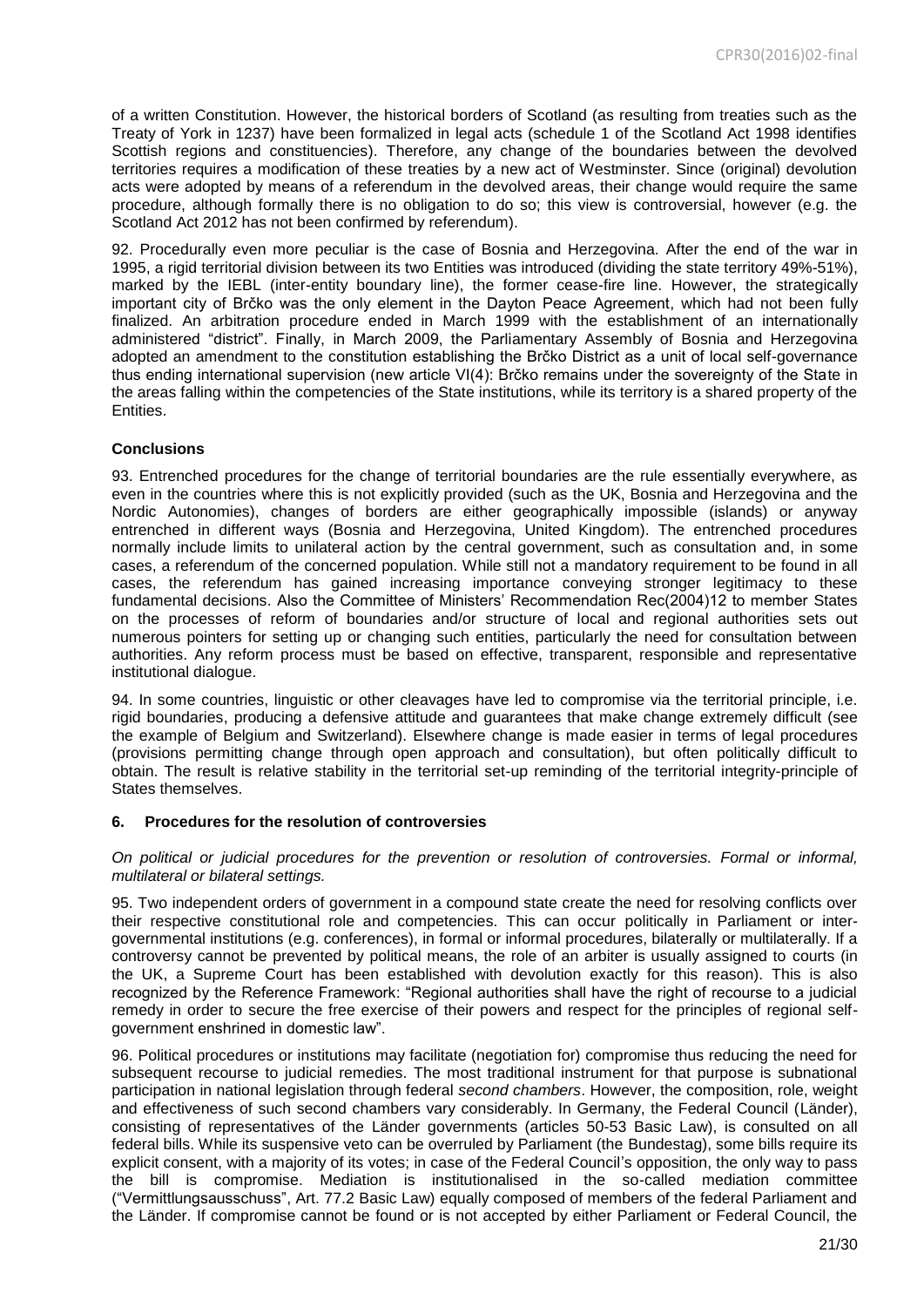bill cannot enter into force. With these far reaching rights of approval, the Länder has become the pivotal institution of the whole federal system. The divergence of political majorities in the two Houses offered a strong temptation for opposition leaders to use the veto powers in order to block any significant move of the federal government. However, its peculiar composition (with members representing the Länder governments) most often permits the representation of territorial interests.

97. Federal second chambers per se do not, however, guarantee effectiveness in preventing conflicts. Some are too weak in terms of composition and powers to provide a significant involvement of subnational entities in legislation. For example, the Austrian Länder has no significant powers, as it participates to legislation on equal footing with the National Council only for constitutional amendments, and is composed by members elected by the Länder Parliaments. Other chambers are designed in order to emphasise the veto power rather than the cooperative element. In Bosnia and Herzegovina, the "House of Peoples" is dominated by ethnic interests of the three constituent peoples represented in this institution; each of them can block any decision in the House of Peoples with a declaration that an issue touches upon a "vital interest" of the respective people.<sup>10</sup>

98. Less formal institutions of intergovernmental rather than parliamentary cooperation are very frequent. In Switzerland different degrees of non-judicial procedures exist for avoiding or resolving conflicts politically (such as the consultation of the inter-cantonal conferences). Some of them are even explicitly mentioned in the constitution (Art. 147, Art. 44). Conflicts between the cantons and between cantons and the Confederation are rare and the constitution obliges to "solve them as far as possible through negotiation and mediation" (Art. 44.3). For this very reason the role of the Supreme Court in resolving conflicts is not as pivotal as in other countries; also because it does not have the power to review the constitutionality of federal legislation. Also in Belgium collaboration between the various government levels plays an important role, even though the distribution of powers attempts to detail and neatly divide exclusive powers as much as possible thus diminishing the overlap of competences. There is certainly a collaborative political culture between the language groups in the federal government and the Brussels region-government. The primary intergovernmental body is the Coordinating Committee (Comité de concertation/Overlegcomité), which was only established with the third state reform in 1988, alongside with the specialized inter-ministerial committees bringing together the ministers with specific portfolios.

99. The mentioned kinds of institutional concentration of sub-national interests work well in the case of symmetrical powers and status, as efficiency in decision-making is made possible by the general use of the majority-principle.

100. This would not be appropriate in case of strongly differentiated powers and/or special interests to be protected. Asymmetrical regionalism requires differentiated means of individual and thus bilateral representation and participation. A case in point is Italy's two-track regionalism: while the formal (intergovernmental conferences) and informal (political relations) instruments for ordinary regions to prevent conflicts politically are not very effective in practice, for special regions specific bilateral institutions and procedures are in place. These establish direct channels for cooperation with the central government in order to prevent political conflicts or judicial litigation. Particularly important in this regard are the joint commissions for each Italian special region. These are composed of an equal number of state and regional representatives and tasked with drafting the enactment measures (norme di attuazione) for the respective autonomy statute. These are then submitted to the national government, which adopts them in form of decrees which have a higher position than the laws of parliament.

101. Bilateralism is evidently epitomized by the statutes of the Spanish Autonomous Communities, but also important with regard to the effective exercise of competences. In order to solve disputes about jurisdictions, the Constitutional Court has repeatedly called for the establishment of mixed bilateral commissions. Multilateralism is embodied by the sectorial conferences of ministers with the respective portfolio, which have since the late 1980s become institutionalized for a broader range of subject matters. Whereas some of them are rather informal, others have a formal legal basis (e.g. the Consejo de Política Fiscal y Financiera). A regular intergovernmental conference of the prime ministers of both the State and the Autonomous Communities was set up only in 2004.

102. Also in Finland and Denmark legal mechanisms exist for preventing conflicts between the State and the autonomous territories from the beginning: bills of the State which may affect the autonomous territory have to be submitted to the subnational governments first. In all three Nordic Autonomies joint organs as well as parliamentary committees for the political resolution or prevention of conflict play an important role. With regard to Åland, these are the Åland Delegation and the Autonomy Committee of the Åland Parliament. An important role for cooperation between Åland and the Finnish State is played by the so-called Åland Delegation. The joint organ consists of the Governor of Åland (who is appointed by the President of Finland),

1

<sup>10</sup> A majority within the three groups of present members is required (art. IV.3e). This means that for a veto on legislation, an ethnic group of Delegates constituting only 20% of the House of Peoples is sufficient.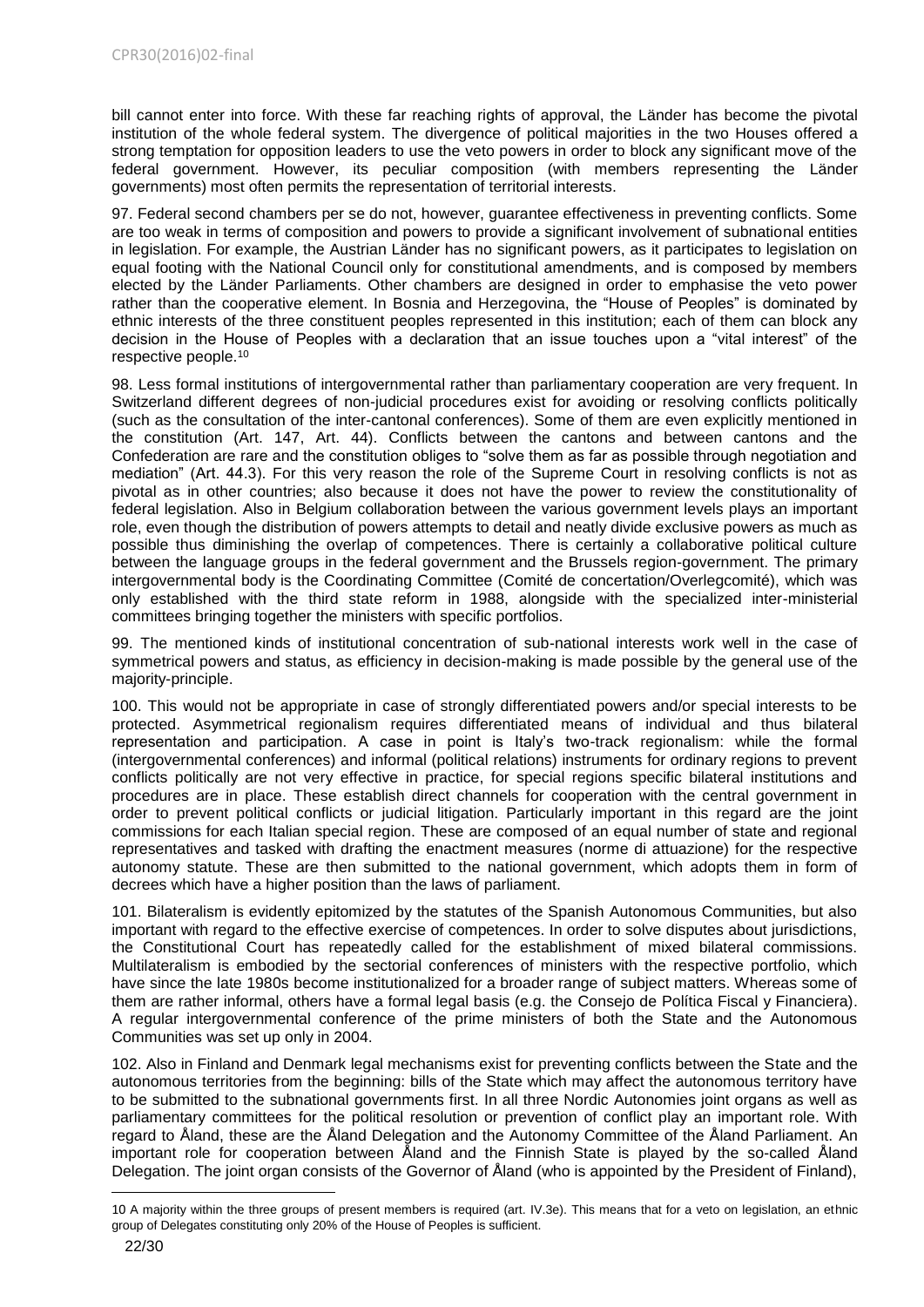two members elected by the Council of State and two elected by the Parliament of Åland (furthermore, both institutions must elect two deputy members).

103. The tasks of the Delegation consists of the formulation of opinions for the Council of State, the State ministries, the Government of Åland and the Courts if requested (Section 55-57, Act on Autonomy). For example, they shall decide on matters referred to State land and State buildings as well as financial procedures. Moreover, every "Act of Åland" is accompanied by an opinion of the Åland Delegation. According to the Act on Self-Government of Greenland and the Homeland Act of Faroe disputes between the subnational authorities and the State are resolved by some kind of a joint committee. In both cases this committee is composed of two members nominated by the Danish Government, two members by the Government of Greenland or respectively by the Government of Faroe as well as three judges of the Danish Supreme Court. Both acts stipulate that in case the four government nominees are not able to resolve a dispute, the decision shall be taken by the three judges.

104. Since devolution started to operate in the United Kingdom in 1999, priority was given to *informal* bilateral relations and dispute resolution mechanisms. Intergovernmental relations are mainly based on a series of informal agreements (bilateral or quadrilateral) termed concordats. General terms and conditions of inter-administration policy co-operation and coordination applicable to all concordats are incorporated in a "super-concordat" called Memorandum of Understanding. There are a number of procedural mechanisms to ensure that legislation considered at the Scottish Parliament is within competence – the Presiding Officer has to certify legislation to that effect, and any governmental legislation has to be similarly certified by the minister introducing it. Moreover, following Parliament approval, but before royal assent is given, there is a delay to allow the Scottish law officers, if they consider it necessary, to send a bill to the Supreme Court to determine whether the proposal is intra vires. Another dimension to consider relates to the Sewel convention, which was deliberately formed to recognize the respective legislative competencies of the Scottish Parliament and Westminster.

105. Historically, controversies between federal and sub-national governments have been among the reasons leading to the establishment and development of constitutional adjudication. Thus, the judicial resolution of conflict is standard in most systems and makes guarantees of sub-national status and powers enforceable. The Austrian Constitutional Court plays an important role regarding both horizontal and vertical competences disputes. The subject matters enumerated in the constitutional distribution of powers consist of single terms or short phrases which strengthened the Constitutional Court's responsibility to construe subject-matters and to develop a methodology for their interpretation. The Court may either scrutinise draft laws before their enactment (Art 138.2 Const.) with scrutiny restricted to the question whether the central unit or the Länder are competent to enact such a law. Or it may scrutinise enacted laws whether they are constitutional or not, including the question whether they were enacted by the competent authority (Art 138.1 B-VG).

106. The Constitutional Court of Belgium (until 2007 called Court of Arbitration) has delivered several important judgments with regard to intergovernmental conflicts. It established, for instance, the principle that the subject matters assigned to the regions and communities have to be interpreted extensively because they would enjoy in these areas "la plénitude de compétence". Overall, the court has over the last decades favoured the political trend towards decentralization by acting with judicial self-restraint when it had to judge delicate political compromises achieved only after long and difficult bargaining. The tendency to solve a number of conflicts within intergovernmental forums or, more informally, among party leaders, has kept the court's role in defining the allocation of competences rather limited. This of course also results from the fact that powers are defined in detail by the constitution together with special legislation. Moreover, the definition of the scope of the Constitutional Court in Art. 142 sets certain limits. Whereas it grants extensive authority to adjudicate disputes about competences, it restricts its review of both national and subnational pieces of legislation to their compliance with only some provisions rather than the entire constitution.

107. In Italy, the Constitutional Court is entrusted with the adjudication of conflicts regarding competences of state and regions (ordinary as well as special). It contributed significantly to the emancipation of Italian Regions in the 1980's and 1990's, developing procedural rights and "cooperative regionalism". After the reform of the constitution in 2001, the court has hampered its role of conflict manager because of the lack of enactment provisions of fundamental parts of the constitution. Consequently, criticism has arisen as to the role of the Constitutional Court: since 2001, it vests a quasi-legislative function, as its extensive case law tends to replace the ordinary legislation by the parliament. As to South Tyrol, the Court recently played a crucial role in defining the scope of its financial autonomy regime. This has occurred against the backdrop of financial austerity measures, in which the autonomous province is attempting to resist centrally imposed financial restrictions by the State government.

108. Also the Spanish Constitutional Court has contributed significantly to the evolution of the "State of Autonomies". In its ruling on the LOAPA it mandated a restrictive use of the power to adopt harmonization laws (STC 76/1983). But the case law is also characterized by an extensive interpretation of the national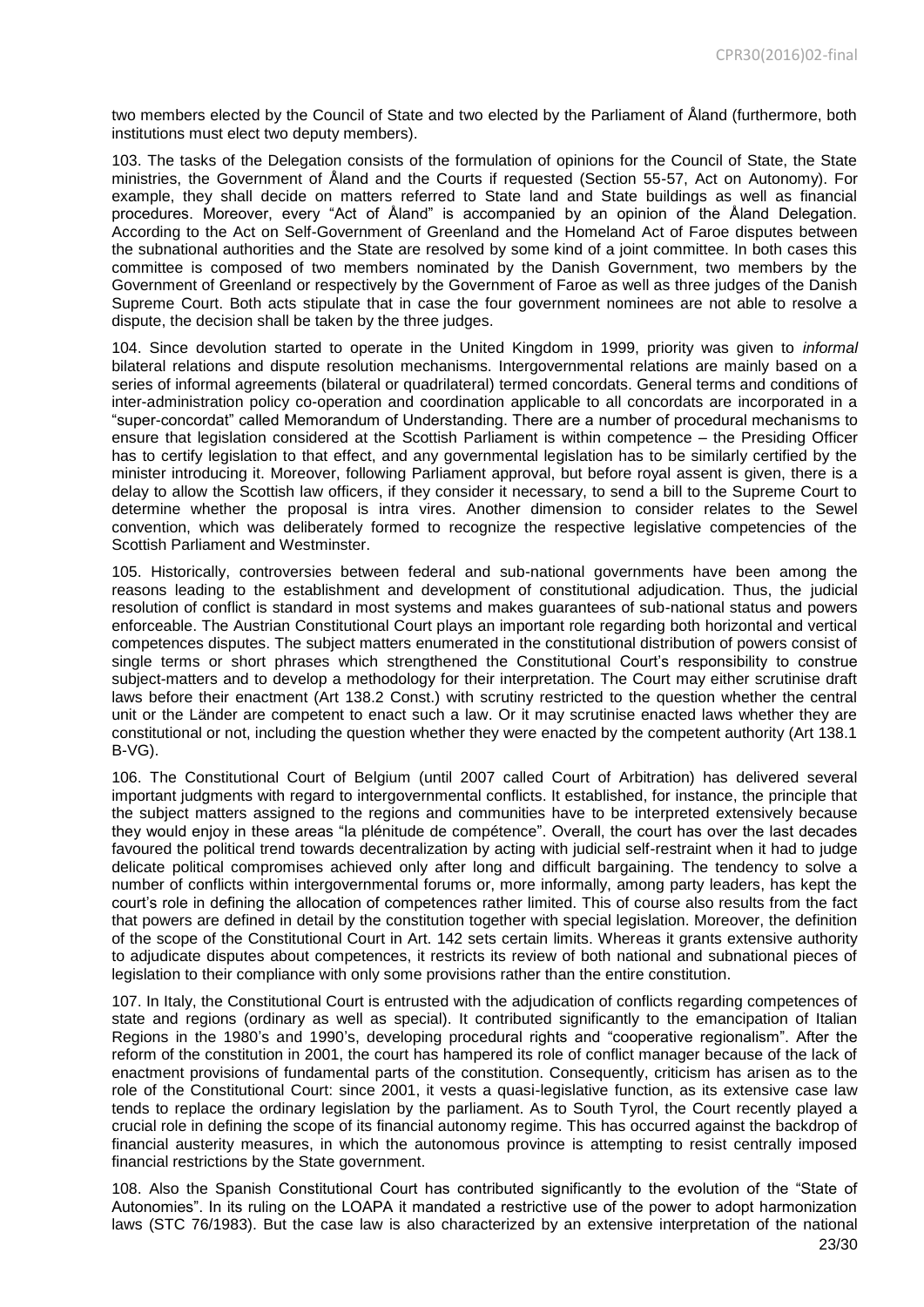government's power to establish "basic rules" or enact "basic legislation" (STC 35/1982; STC 32/1983). Finally, the Constitutional Court is the ultimate interpreter of the statutes of the Autonomous Communities: it lately emphatically stressed its general jurisdiction "over the whole Spanish territory" (Art. 161), when declaring opinions of the newly established Catalan "Consell de Garanties Estatutàries" on bills affecting statutory rights (Art. 76.4 of the Statute of Catalonia), which would be binding for the regional legislature, as inconsistent with its own monopoly of constitutional interpretation (STC 31/2010 FJ 32).

109. The resolution of disputes concerning devolution issues (i.e. conflicts of competence, powers of the three devolved governments or laws adopted by the devolved legislatures) is under the jurisdiction of the Supreme Court of the United Kingdom. Since its creation in 2005, the Court – which has started working in 2009 – has however decided few proper devolution cases concerning the division of powers, while there have been plenty of cases concerning the applicability of the European Convention on Human Rights to Scottish criminal prosecutions.

110. An important role in conflict resolution is also played by the Supreme Court of Finland: according to the Autonomy Act of Åland (Section 60) the Supreme Court shall decide on conflicts between Åland officials and State officials with regard to administrative functions obtaining opinions first. Furthermore, the Finnish President can apply his veto on Åland legislation only after having heard the Supreme Court (which collaborates with the Åland Delegation).

# **Conclusions**

111. Political and judicial conflict resolution mechanisms are foreseen everywhere. It appears indispensable to have and to rely on both. The examples for (meaningful) political participation range from institutions, such as Parliament or other (e.g. conferences), to special procedures of consultation. Bilateral relations reflect the procedural answer in case of strong asymmetries in status and powers. Courts complete the picture as arbiters of legitimacy after decisions have been taken. The extent and degree of the availability and use of each of these elements varies in each system depending on political, cultural and historical factors. However, in recent years, the search for a judicial resolution of conflicts between levels of government has become more common and frequent in most systems, especially those where political guarantees are weak.

# <span id="page-23-0"></span>**7. Territorial integrity vs. secession**

#### *On the determination of the political status of the sub-national territory, secession and related procedures, in particular referenda.*

112. Claims for independence and secession still have followers in Europe, as demonstrated in a number of (even recent) cases. This raises the important question of whether sub-national autonomy fuels or dampens those claims. That States view separatist demands with great suspicion hardly comes as a surprise. After all, they are guided by an inherent interest of self-preservation and protected through the international principle of territorial integrity. The vast majority of constitutions therefore explicitly discourages secession by emphasizing "territorial integrity", "indissoluble unity" or the "indestructible state", thus (at least implicitly) prohibiting any strife for secession. A second category of constitutions remains silent on this issue, but this also means that they do not provide any internal legal basis for separation. In other cases, the constitution recognizes a right to negotiate separation or the territorial status rather than guaranteeing a right to secession itself. Only few constitutions explicitly guarantee a right to secession including a procedure to enforce it.

113. While the Swiss constitution allows the redrawing of internal boundaries (internal secession), it does not grant the cantons a unilateral right to secede from Switzerland. In the absence of any secession claims, a secession right has so far never been vindicated. Neither in Germany nor in Austria constitutional provisions allowing unilateral secession of sub-national entities exist, which is understandable in the light of the historical circumstances: (Western) Germany being only partially sovereign until 1955 and divided until 1990; Austria in 1920, after the dissolution of the Austro-Hungarian Empire. In both cases, the federal constitution only states that the territory of the State is composed of the territory of the Länder, thus excluding further territorial claims, recognizing the international borders (for Germany as defined in the "4 + 2-Treaty" on unification with the GDR, 1990, for Austria as defined in the Treaty of St. Germain and – in relation to Hungary – by in the Venice Protocol of 1921). Also the Belgian Constitution does not include a right to unilateral secession. It merely states that the boundaries of the State may only be changed or corrected by a law (Art. 7) and that the preservation of territorial integrity is a key duty of the King (Art. 91.2).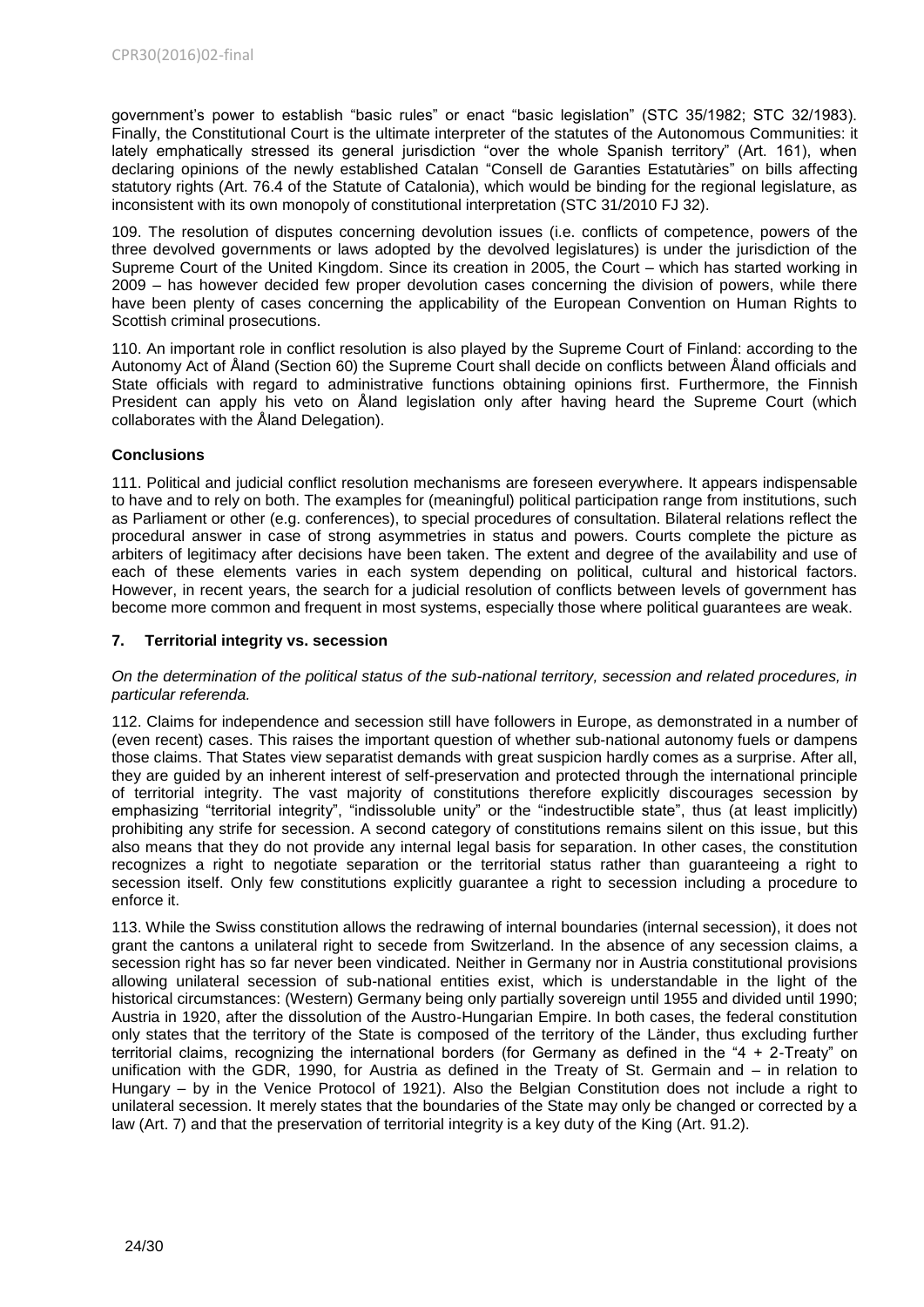114. More complex is the situation in countries having specific, asymmetric autonomy regimes designed for areas inhabited in substantial numbers by persons belonging to minority groups or nations. The Constitution of Finland does not allow unilateral secession as "the territory of Finland is indivisible" and "the national borders cannot be altered without the consent of the Parliament" (Section 4). Also the Italian Constitution implicitly prohibits secession: "The Republic is one and indivisible" (art. 5). However, even if independence claims have not taken root, there are some secessionist movements and claims (the Northern League for years campaigned on a secessionist agenda of a hypothetic people "Padania" to be recognized and the Veneto region adopted a law to allow for a referendum on self-determination, which has been declared unlawful by the Constitutional Court, judgment 118/2015). With the formal declaration of conflict-settlement before the UN Secretary General by Austria and Italy, the South Tyrolean claim for self-determination has been (satisfactorily) settled in its internal form of territorial autonomy. <sup>11</sup> However, political and economic difficulties as well as budget cuts and constraints have revived the debate on external self-determination in recent years. While the governing South Tyrolean People's Party, representing the majority of German speakers, fully supports autonomy, some opposition parties claim the right of self-determination of South Tyrolean German and Ladin speakers.

115. Rather than authorizing secession, the Spanish constitution grants a "right to self-government", but at the same time underlines "the indissoluble unity of the Spanish Nation, the common and indivisible homeland of all Spaniards" (Art. 2). Another reference to territorial integrity is made in the context of the mission of the armed forces (Art. 8.1). As early as in its judgment on the Basque law 9/2008, which foresaw a popular consultation about a new political status of the Basque Country, the Constitutional Court made two fundamental statements (STC 103/2008): first, the Autonomous Communities do not have the power to regulate such a consultation, any authorization is part of the exclusive competences of the State (Art. 149.1.32).

116. Secondly, the constitution would not rule out the possibility of recognizing another subject of sovereignty, i.e. the Basque people. However, this would require an amendment of the constitutional provision, which vests sovereignty exclusively with "the Spanish people" (Art. 2). For this change to be effected, the onerous procedure of Art. 168 would have to be followed. More recently, a seminal judgment (STC 42/2014) made clear that Catalonia does not have a right under the constitution to call for a referendum or other forms of popular consultation regarding its future status. Political struggles are nevertheless continuing, and included an informal consultation on independence that took place in late 2014, so the issue is far from being settled.

117. As the United Kingdom does not have an entirely written constitution, and the Scotland Act 1998 does not explicitly refer to a right of secession, there are no constitutional indications on this issue. On 15 October 2012 the UK and Scottish Governments signed an Agreement on a Referendum on Independence for Scotland (so-called Edinburgh Agreement). Attached to the Agreement there was a (draft) Order in Council which, after its approval devolved the competence to legislate on a referendum to the Scottish parliament (normally a competence reserved to Westminster). The political agreement contains the main elements of the subsequent referendum for Scottish independence (for example, the nature and design of the referendum question, franchise for referendum, campaign finance). The specific regulation was laid down in the Scottish Independence Referendum Act 2013, as an act of the Scottish Parliament. The referendum held on 16 September 2014 was a consultative one. However, although not legally binding, it was politically binding as the UK Government explicitly promised to respect the result. The majority of votes was against independence (55,3%), but the issue is politically still on the table.

118. Examples for an explicit guarantee of the right to external self-determination are the Faroe Islands and Greenland: for both, the perspective of independence and the right of external self- determination play an important role. Thus, they are expressly mentioned in the respective sub-national legal acts: "*In 2005*, the Government of the Faroe and the Government of the Kingdom of Denmark agreed on a new negotiated settlement that is composed of two new arrangements, which in concert establish full internal selfgovernment as well as a certain degree of external self-government. This settlement is not seen or understood to be an exercise or replacement of the right of full self-determination." Nevertheless, the Act on the Home Government of the Faroe provides in Section 1 that the islands are part of the Danish state: "The Faroe are a self-governing nation within the Danish State, in accordance with this Act. With due respect to the state boundaries the People of the Faroes, through its elected representatives, the Parliament (Løgtingið), and an executive established by it, the Government (Landsstýrið), shall assume the powers of Faroese Special Affairs as stated in this Act."

**.** 

<sup>11</sup> As recently underlined by the Austrian Parliament in a motion voted on 8 July 2015, according to which the right to self-determination of the German-speaking minority in South Tyrol is to be considered satisfactorily fulfilled by the current form of autonomy, which the Austrian Government is encouraged to support and further develop (s. PK-Nr. 806/2015).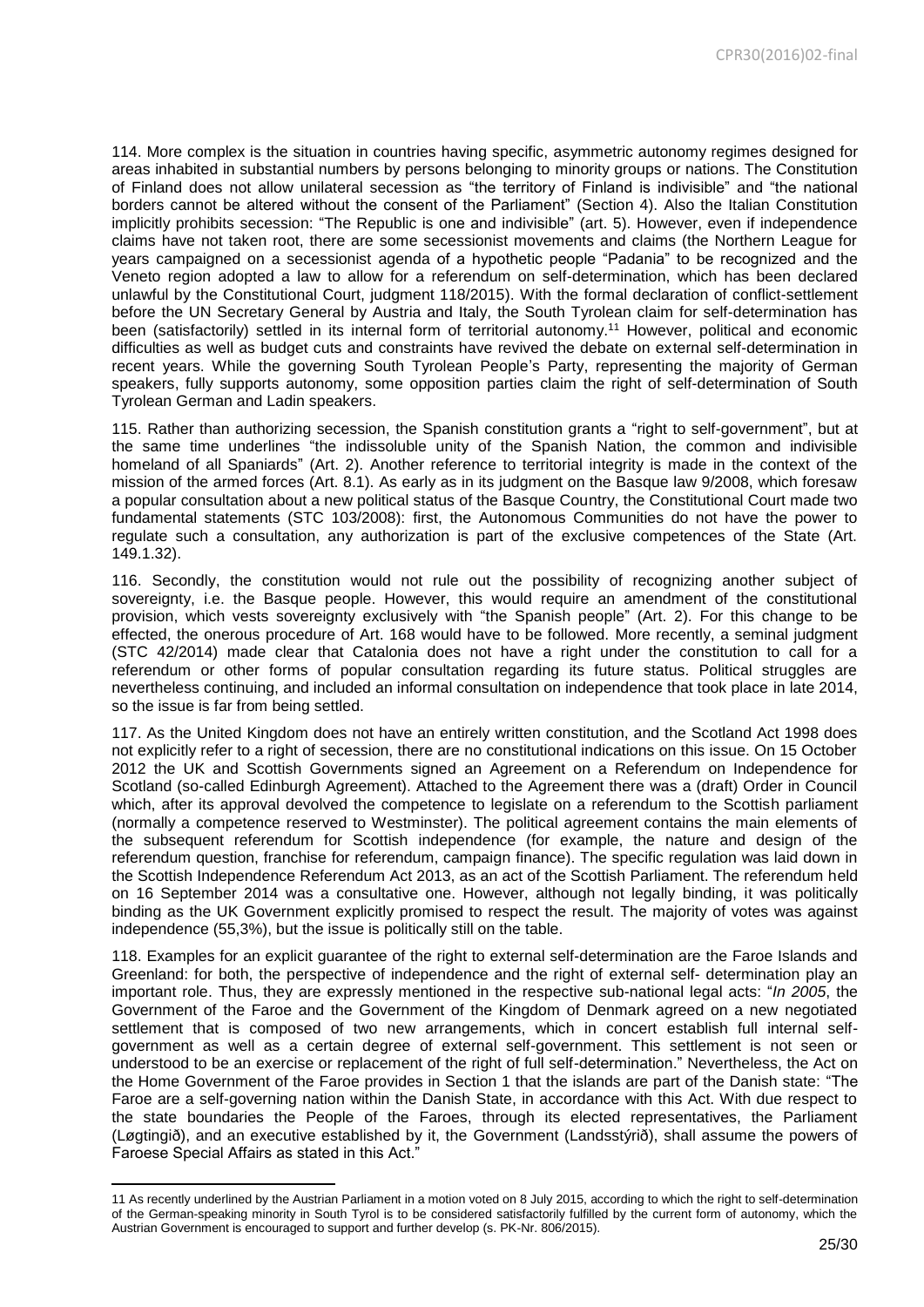119.The Self-Government Act of Greenland recognizes the right of self-determination of the people of Greenland under international law; Chapter 8 (section 21) provides guidelines for the process leading to independence: consultation of the people of Greenland, subsequent negotiations with the Danish Government and a referendum as well as consent of the Danish parliament (Folketing). In 2008, a referendum on greater autonomy has been held in Greenland: 75,5% of voters supported a new arrangement (Takeover Act/Act on Greenland self-government). As to Gagauzia, article 1.4 of the Law on the special legal status of Gagauzia limits the right to external self-determination to the case of loss of independent statehood by Moldova. In a referendum held in 2014, whose validity was contested by the Moldovan authorities, an overwhelming majority of voters of the autonomous territorial unit opted for independence of Gagauzia should Moldova become a member of the European Union.

120. History shows, however, that if, in case of continuous controversy, all negotiations fail and no common ground or constitutional accommodation can be found, separation or secession may be considered as the only option. Reference is made here to the dissolution of Czechoslovakia ("velvet divorce"). Although it may be considered an example of good practice, due to the peaceful character of the division, it should be noted that the separation took part against the will of the population: in a September 1992 poll, only 37% of Slovaks and 36% of Czechs favoured dissolution. For political reasons, other solutions, such as a more developed federal system, had not been given sufficient attention. Actually, the division had been negotiated between the two governments and subsequently ratified by the respective Parliaments – without popular consultation.<sup>12</sup>

121. By contrast, the dissolution of the Socialist Federal Republic of Yugoslavia started and ended with referendums on the independence of the former Republics (which formally had a right to secession, according to art. 1 of the Yugoslav Constitution, 1946, moved to the Preamble in the Constitution of 1974). In the case of Montenegro, a referendum of independence had been expressly foreseen as an option for ending the subsequent State Union with Serbia (art. 60 Constitutional Charter, 2003); in May 2006 it was held under international supervision and ratified the country's independence. The International Community had insisted on a double threshold regarding turnout and majority in favour, in order to guarantee clarity and legitimacy of the decision. Both had been met and became yardsticks for further referendums on independence in other cases.

122. Referendums have played major roles in Bosnia and Herzegovina. The Republika Srpska had been proclaimed in 1992 as a separate State of Serbs in a clear act of secession through a referendum held after and in response to the referendum on the independence of Bosnia and Herzegovina as a whole, in which practically only Bosnians and Croats had taken part. While the goal of Bosnian Serbs had been independence of "their" self-proclaimed republic for possibly joining Serbia proper, and the Bosnian Croats had hoped to create an autonomous territorial unit of their own in Herzegovina in order to prepare for joining Croatia in future, only the third major group, the Muslim-Bosnians', shared and supported the International Community's objective of preserving Bosnia-Herzegovina's statehood and territorial integrity. In December 1995, the two warring Entities were forced together by the pressure of the International Community in the Dayton Peace Agreement.

123. More than a decade later, Kosovo's independence led to increased tensions in Bosnia-Herzegovina, where Republika Srpska vetoed recognizing Kosovo as a State threatening to declare its own independence. Periodically, there have been tensions between the International Community and RS, following the official defiance of the OHR"s authority by Republika Srpska,<sup>13</sup> as well as its threats to call a referendum on the status of the Dayton Peace Agreement or of State judicial institutions established by international decree.<sup>14</sup> Finally, the often invoked case of Kosovo<sup>\*</sup> is however different as during SFRY it never was entitled to self-determination not being a Republic: after NATO intervention against Serbia, the Autonomous Province was placed under an interim regime of UNMIK (UNSR 1244/1999) leaving the status issue open. However, in a referendum held in 2008, a clear majority of the population expressed itself in favour on the unilateral declaration of independence. Nevertheless, the independent status and statehood are still contested by Serbia and not recognised by, amongst others, five EU member States.

**<sup>.</sup>** 12 On 13 November, the Federal Assembly passed Constitution Act 541, which settled the division of property between the Czech lands and Slovakia. With Constitution Act 542, passed on 25 November, they agreed to the dissolution of Czechoslovakia as of 31 December 1992.

<sup>13</sup> Statement by the Ambassadors on the RS Government, Conclusions, 25 September 2009; available at: [www.ohr.int/pic/default.asp?content\_id=43990]

<sup>14</sup> See e.g. RS Government's Position of 14 December 2009 and the RS National Assembly Conclusions of 28 December 2009.

All reference to Kosovo, whether to the territory, institutions or population, in this text shall be understood in full compliance with United Nations Security Council Resolution 1244 and without prejudice to the status of Kosovo.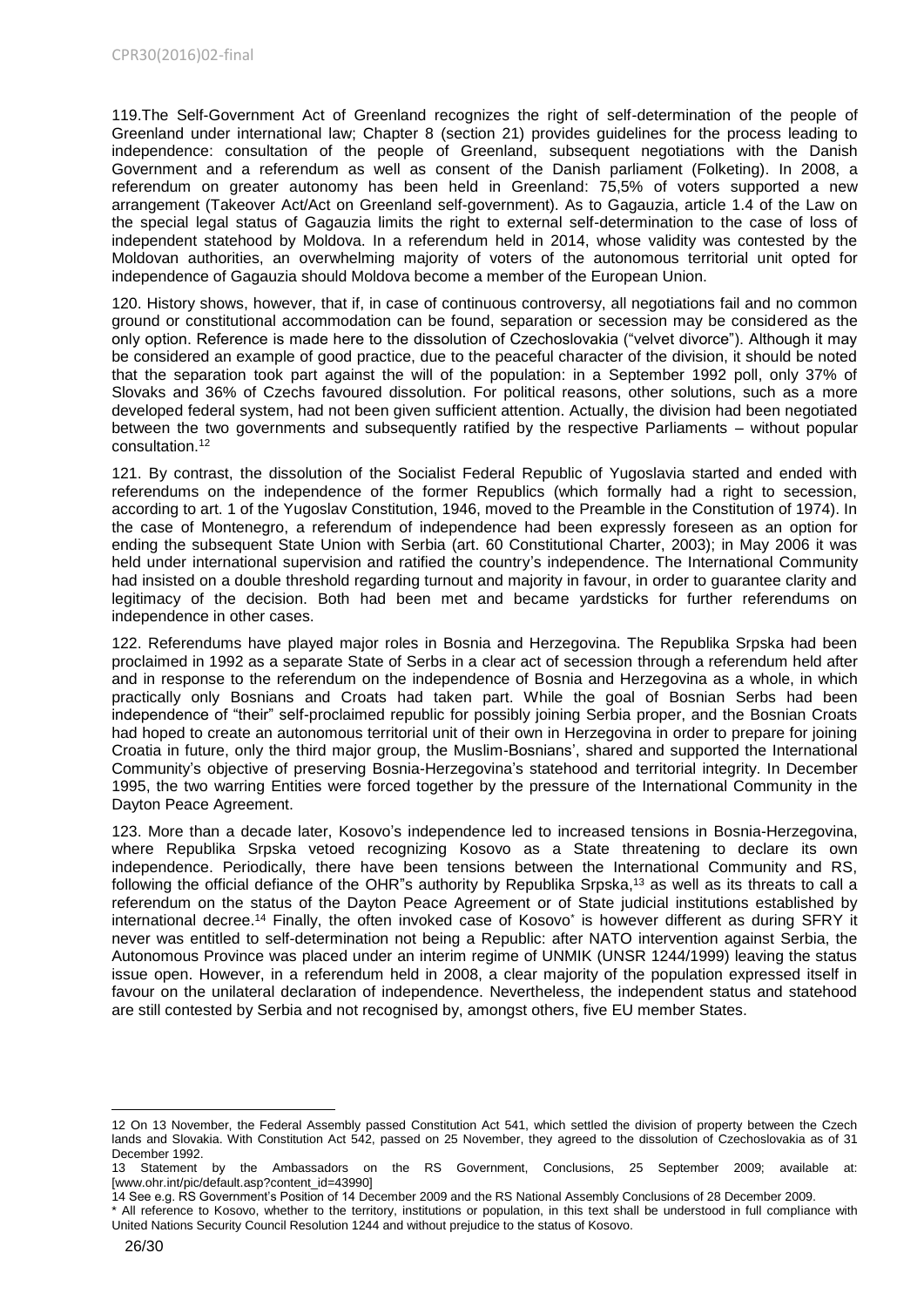# **Conclusions**

**.** 

124. In their constitutions, the majority of States, including the federal ones, emphasizes the territorial integrity of the state and does not recognize a right to secession or independence of sub-national entities. However, in recent years there have been a number of cases of separation and secession in Europe as well as of respective political claims and movements. Paradoxically, European integration and a peaceful environment appear to favour these claims. However, in a democratic context, respectful of human and minority rights, the right to secession is difficult to qualify as part (or extreme consequence) of the right to democratic participation.

125. In the cases of the Basque and Catalan independence movements the Spanish state refused to address the question of territorial self-determination politically; legal issues and the Constitutional Court played a major role in affirming the principle of territorial integrity. By contrast, the case of the Scottish referendum on independence shows that this fundamental political question may be answered differently in a different constitutional setting and culture. However, the Scottish example also demonstrates that such a decision cannot be made unilaterally: in case of a positive referendum, negotiation on the details of the way to independence would have followed. This important lesson, together with the need for pre-established rules and clarity in the referendum procedure, has been learned from the terrible consequences of unilateral referendum decisions leading to the dissolution of Yugoslavia and war.<sup>15</sup> Comparative experience shows that while political claims cannot be prevented by explicit or implicit rules denying the right to secession, such claims need to be embedded in a procedural context that cannot but include negotiation and agreement by the parties involved.

#### <span id="page-26-0"></span>**8. Sub-national treaty-making power and participation in international organisations**

#### *On the recognition of sub-national entities in international law and organizations*

126. Membership of the state (including sub-national entities) in international organisations, which affect the competences of sub-national entities with their rules, activities or obligations, may pose problems for subnational autonomy in general, but in particular for differentiated and asymmetrical autonomy solutions. Due to supremacy and direct effect of EU law, EU membership and integration pose even more risks for subnational powers or special status. A further question relates to the membership of sub-national entities in international organisations.

127. Most federal and regional countries provide their subnational units with treaty-making power. This allows subnational entities to enter formal agreements with foreign countries or with their subnational units. Subnational treaty-making power is formally recognized by the constitutions of Austria, Belgium, Germany, Italy and Switzerland**.** A certain degree of foreign power to subnational entities has been recognized by the Spanish constitutional court (inter alia, STC 137/1989) and in the United Kingdom such activity is implicitly considered as part of the devolved powers. Everywhere, however, foreign policy is an exclusive competence of the national level. This implies the power of the national level to prevent or prohibit foreign relations of subnational units, should these be considered incompatible with national foreign policy, as international liability is vested with sovereign States, only. In 2015, the Flemish government decided to set up a fullyfledged ministry of foreign affairs.

128. EU Law has a huge impact on the competences, legislation and administrative structures of subnational entities. Most sub-national entities are involved in the process of EU decision-making through domestic procedures, which guarantee that their positions on EU proposals regarding their competencies are considered by the national governments representing the Member State in the Council of Ministers.

129. This is often guaranteed through their second Chambers, which even permits participation in the preliminary subsidiarity control-procedure (Länder in Austria and Germany), or through formal (Italy) and informal (Austria) conferences. Only Germany and Belgium formally open the possibility of regularly participating as the representative of the Member State to ministers of sub-national governments (according to art. 16 TEU), while other do it in a less formalized way (Italy); in the past, also ministers of the Scottish government have represented the UK in Brussels. Nowadays, also direct relations including representation offices of sub-national entities in Brussels are recognized practice.

130. An extreme example is the special status accorded to the Åland islands within the European Union, which is recognized in the Finnish accession treaty. According to Protocol 2 (on the Åland Islands), the area of Åland is outside the VAT area and allowed to apply its special concept of "regional citizenship" as well as a peculiar property regime (hembygdsrätt/kotiseutuoikeus*).* The Åland Islands are also guaranteed a special

<sup>27/30</sup> 15 See also the unlawful referendum that took place in Crimea in 2014. On the issue see the Venice Commission CDL-AD(2014)002-e.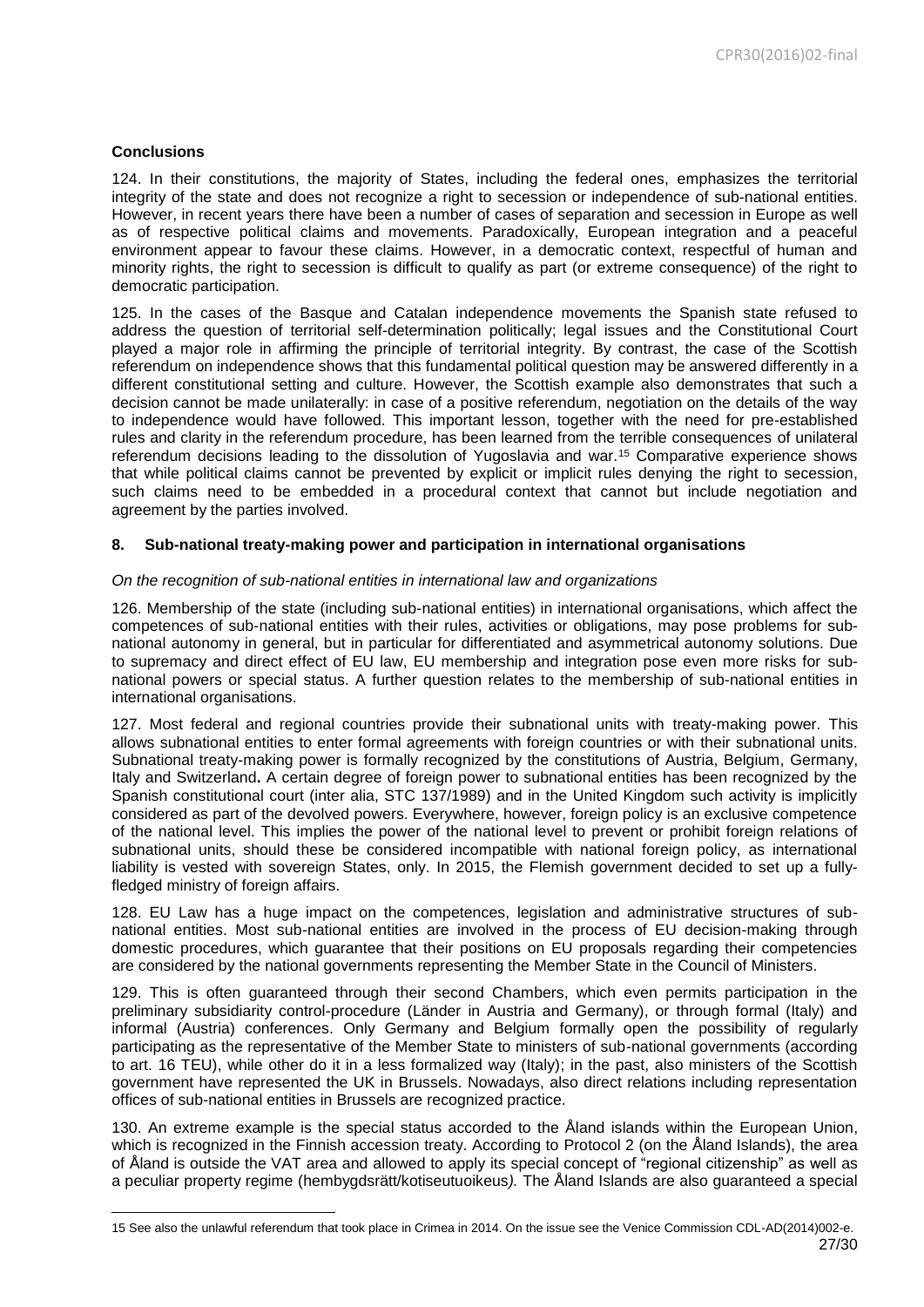role with regard to EU legislation or international decisions affecting them (section 58, 59 and 59b, Act on Autonomy); this includes direct collaboration of the Åland Islands with the EU Commission. By contrast, Faroer as well as Greenland decided to remain outside the EU in order to preserve their special status. Furthermore, both have the power to conclude international agreements, which relate entirely to subject matters under the jurisdiction of their authority.

131. As to formalized representation in international organizations, the Nordic autonomies are a particularly developed example. They are directly represented in the Nordic Council and in the Nordic Council of Ministers. Both, Denmark and Finland have 20 members in the Nordic Council, an inter-parliamentary body. Among the Finnish members, two are sent from Åland and, in case of Denmark, two from Faroe and two from Greenland. Furthermore, each State sends one representative of the executive to the Nordic Council of Ministers, an inter-governmental body. Again, the three autonomous territories have equal representation and thus a broad possibility to influence decisions. The so-called "Åland Document" (2007) played an important role in strengthening the influence of the autonomous territories within the Nordic cooperation. Conversely, Catalonia represents an interesting example of informal and tolerated foreign policy carried out by a subnational entity. It has developed an extensive network of international relations with permanent delegations to several international organizations, including the EU, as well as to other powerful subnational entities (such as Québec) or even States. It also has over 40 representation offices worldwide, ensuring the representation of specific interests of the Catalan government, especially in areas such as trade and investment, Catalan culture and language support, tourism.

# **Conclusions**

132. Sub-national entities are part of the State, who is the internationally recognized entity and actor under international law. Direct action (treaty-making capacity) and formal recognition and representation of subnational entities (such as in the Nordic Council) is the exception, although informal means of a limited subnational "foreign policy" as well as interregional and trans-frontier cooperation are many. The problems resulting from the State's obligations at international level may be compensated by domestic participation in preparing the State's decision at international level, and, in some cases, mitigated or resolved through reservations and derogations with regard to the sub-national entities.

# <span id="page-27-0"></span>**C. Concluding comparative remarks**

133. The objective of this study is comparison for the purpose of identifying common principles and trends regarding the protection of regional autonomy. Analysing the normative guarantees and procedures for modifying sub-national constitutions or regional statutes, the principles 2 and 29 of the Reference Framework for Regional Democracy – constitutional or legislative recognition of regional government as a principle and of the single entities – are broadly reflected. However, it depends on the importance for and impact on the whole system of territorial government, whether the main *source* of recognition and protection of a sub-national entity is the national Constitution, special legislation or a sub-national statute. Nevertheless, a re-enforced or entrenched status is common standard*,* in some cases strengthened by an international agreement.

134. Accordingly, manifold guarantees and pre-established procedures for modifying competencies and financial resources can be found, in line with the principles 3 to 7 of the Reference Framework. The single guarantees and procedures are very different in detail. By contrast with detailed catalogues on the division of powers are common in federal States (especially in the older and more established ones), in regional or devolutionary systems usually the powers of sub-national entities are listed in the Constitution (with the exception of Italy) or in the foundational acts or statutes of the entities. The analysed cases show the importance of bilateral negotiation, in particular for the transfer of (additional) competences and in the financial sphere.

135. In practically all analysed cases, the boundaries and territorial status of sub-national entities cannot be changed without prior consultation with the concerned entity. More often than not, this consultation also includes a referendum of the concerned population, in full conformity with principle 31 of the Reference Framework for Regional Democracy.

136. In all systems, sub-national entities can make use of political and judicial instruments for the prevention and resolution of conflicts*;* this corresponds to principle 30 of the Reference Framework for Regional Democracy. However, in some cases the procedures of dialogue with the central government are not developed sufficiently, which leads to an increase in the use of judicial means placing a considerable burden on courts and reducing political accountability.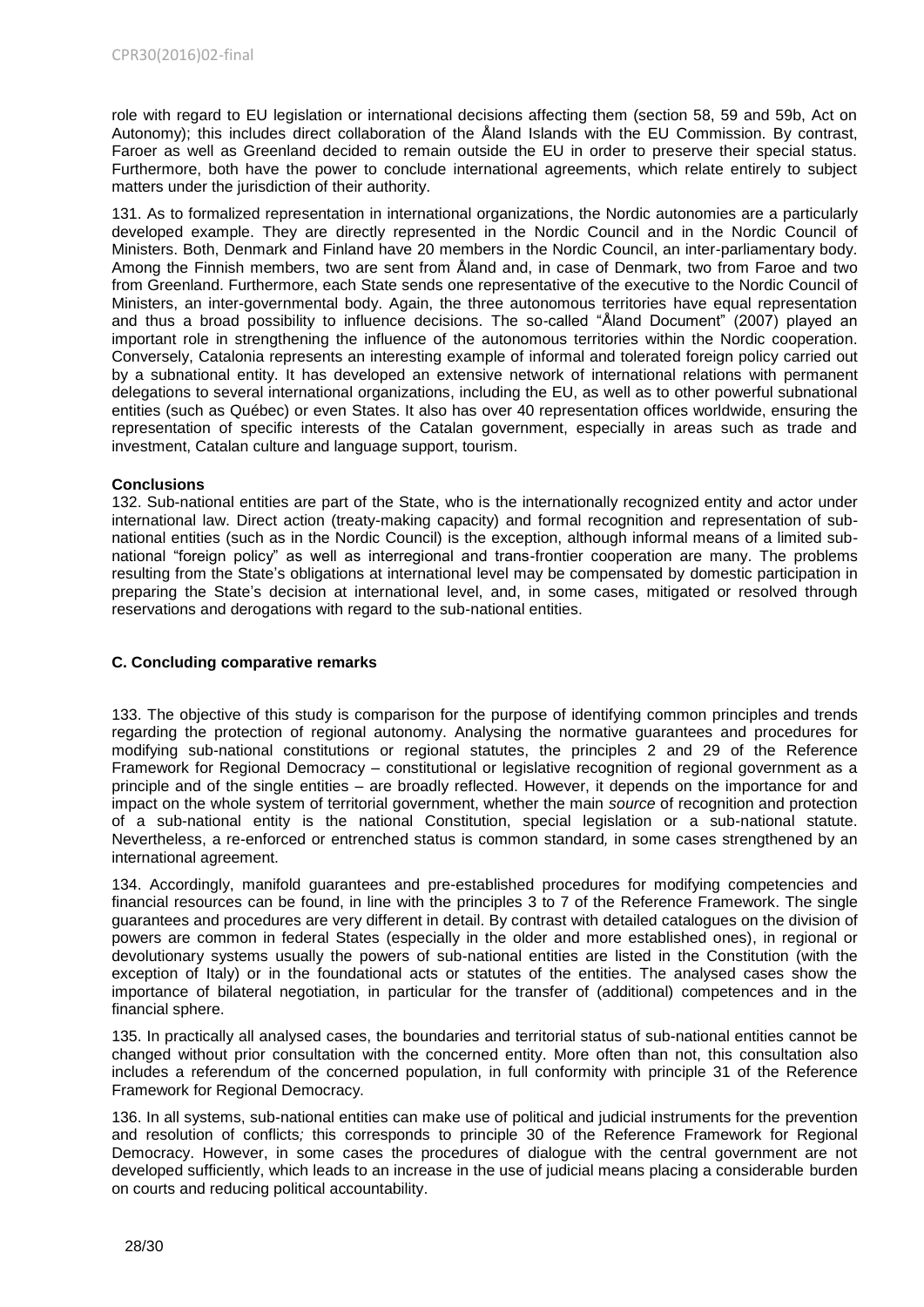137. An express right to independence or *secession* remains a rare exception, while constitutional clauses stressing territorial integrity or silence on this delicate matter prevail. However, over the last 25 years, there have been a number of referendums on separation or secession in Europe. If a referendum is held, procedures and vote as well as required majorities are subject to clarity requirements. Unilateralism is anyway generally discouraged by (international and) domestic legislation in all cases.

138. Sub-national entities are rarely directly recognised in the international context; their representation and participation in international matters affecting them mainly occurs via domestic procedures. For sub-national entities in EU Member States, this is in particular the case regarding EU affairs.

139. The general picture suggests that considerable sub-national autonomy is possible in most analysed States. However, the financial crisis as well as EU membership and the resulting strengthened role of the national governments have recently affected this picture and put considerable strain on sub-national governments. However, as the conditions and context in the single cases are too different, any generalisation is impossible.

140. As the Council of Europe's Reference Framework on Regional Democracy observes in its preamble, it is "through their diversity, (that) local and regional authorities also reflect the fact that the key principles of democracy and public participation in the management of living environments are flourishing". The principles and procedures for modifying status, competences and borders of sub-national entities (shall) express this fact by providing the necessary guarantees for a substantial degree of sub-national autonomy.